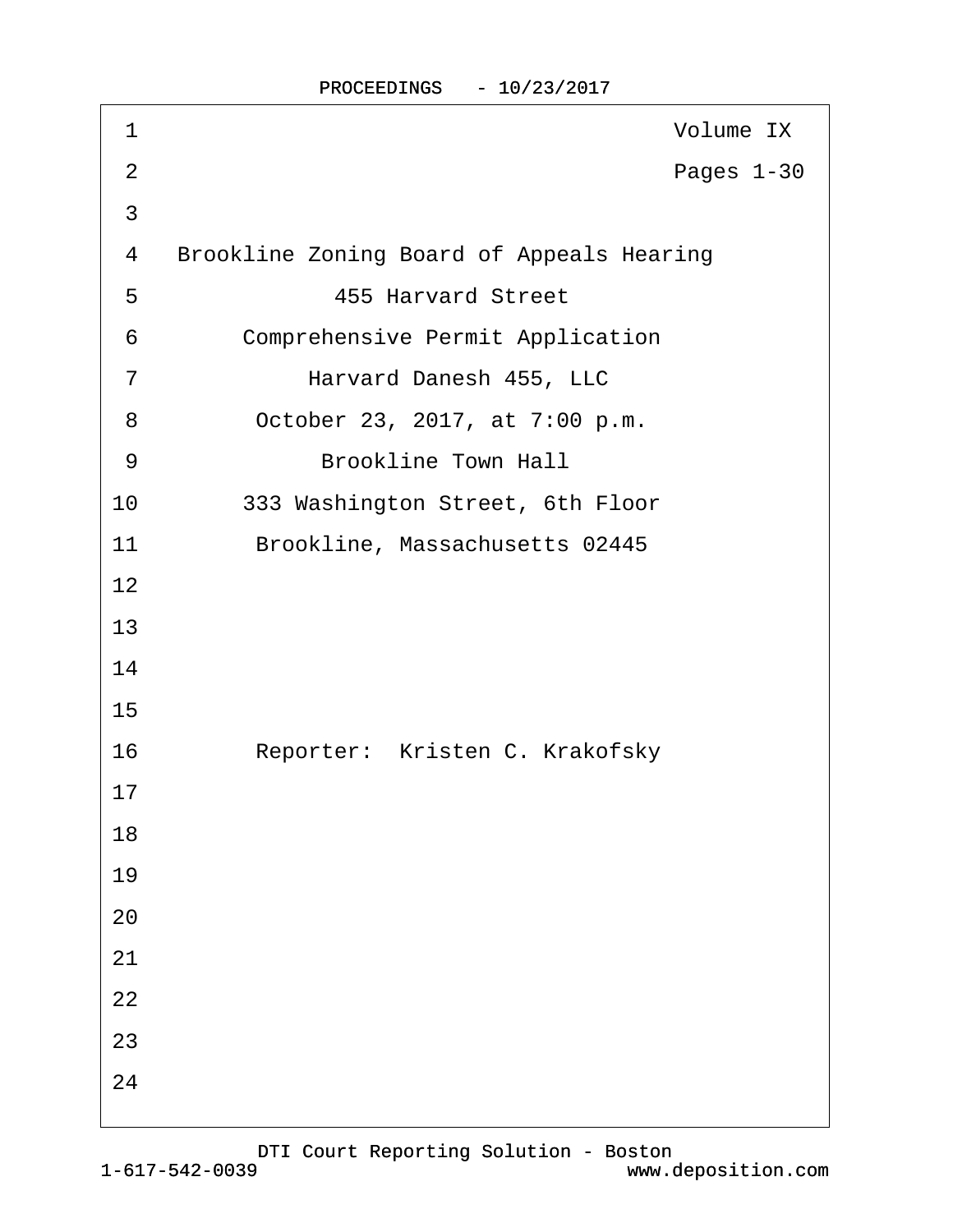| 1  | <b>APPEARANCES</b>                                    |
|----|-------------------------------------------------------|
|    | 2 Board Members:                                      |
|    | 3 Kate Poverman, Chair                                |
|    | 4 Lark Palermo                                        |
|    | 5 Christopher Hussey                                  |
| 6  |                                                       |
|    | 7 Town Staff:                                         |
|    | 8 Polly Selkoe, Assistant Director for Regulatory     |
|    | 9 Planning                                            |
|    | 10 Karen Martin, Planner                              |
| 11 |                                                       |
|    | 12 Applicant:                                         |
|    | 13 David Danesh, Harvard Danesh 455, LLC              |
|    | 14 Danny Danesh, Harvard Danesh 455, LLC              |
|    | 15 Geoff Engler, Vice President, SEB, LLC             |
|    | 16 Peter Bartash, Associate Principal, CUBE 3         |
|    | 17 Studio, LLC                                        |
|    | 18 Jennifer Gilbert, Esquire, Law Office of Robert L. |
|    | 19 Allen, Jr., LLP                                    |
| 20 |                                                       |
|    | 21 Members of the Public:                             |
|    | 22 Mark Rosen, Thorndike Street                       |
| 23 |                                                       |
| 24 |                                                       |
|    |                                                       |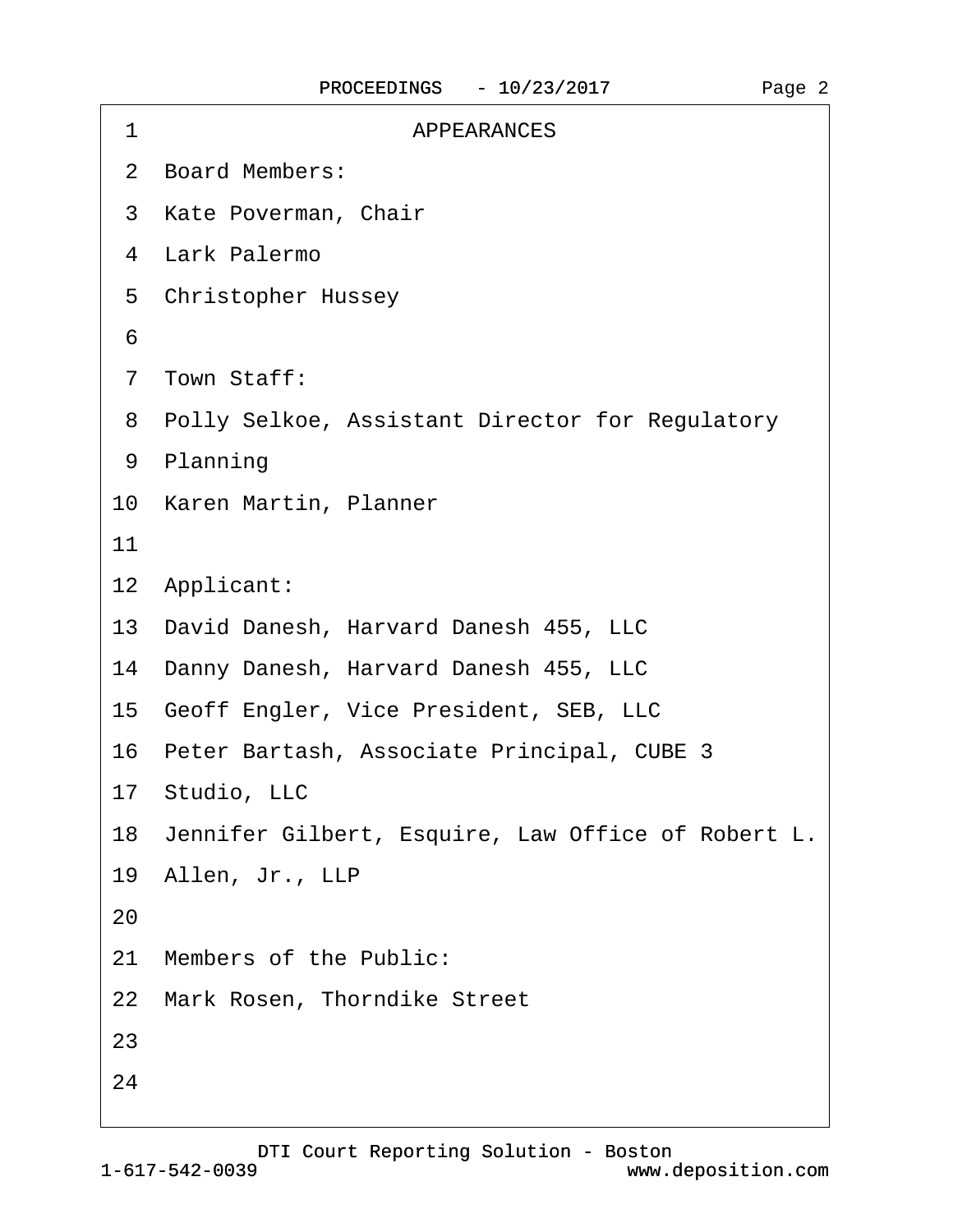<span id="page-2-0"></span>

| PROCEEDINGS:<br>1                                            |
|--------------------------------------------------------------|
| $\overline{2}$<br>7:03 p.m.                                  |
| 3<br>MS. POVERMAN: All right. We're going to                 |
| reopen the hearing into the comprehensive permit<br>4        |
| 5 requested by Danesh for a comprehensive permit -- I        |
| 6 said that -- 455 Harvard Street. Our current               |
| 7 proposal is to construct 17 residential rental units       |
| 8 including four affordable units with no more than          |
| 9 1,900 square feet --                                       |
| 10<br>MS. SELKOE: That has to be changed.                    |
| 11<br>MS. POVERMAN: Yeah -- 1,800 square feet of             |
| 12 retail space and nine spaces.                             |
| 13 <sup>2</sup><br>The general structure tonight is going to |
| 14 be that the applicant will present their revised          |
| 15 parking garage layout and entrance, we'll go through      |
| 16 the final waiver list, we'll see what gets accepted       |
| 17 and what doesn't, we'll talk about the decision and       |
| 18 conditions and all the other various papers we have       |
| 19 been reviewing over the last week or so.                  |
| If you are talking --<br>20                                  |
| 21<br>MS. SELKOE: You've been talking about it               |
| 22 for the last year.                                        |
| MS. POVERMAN: That's true.<br>23                             |
| If you want to speak, come up, identify<br>24                |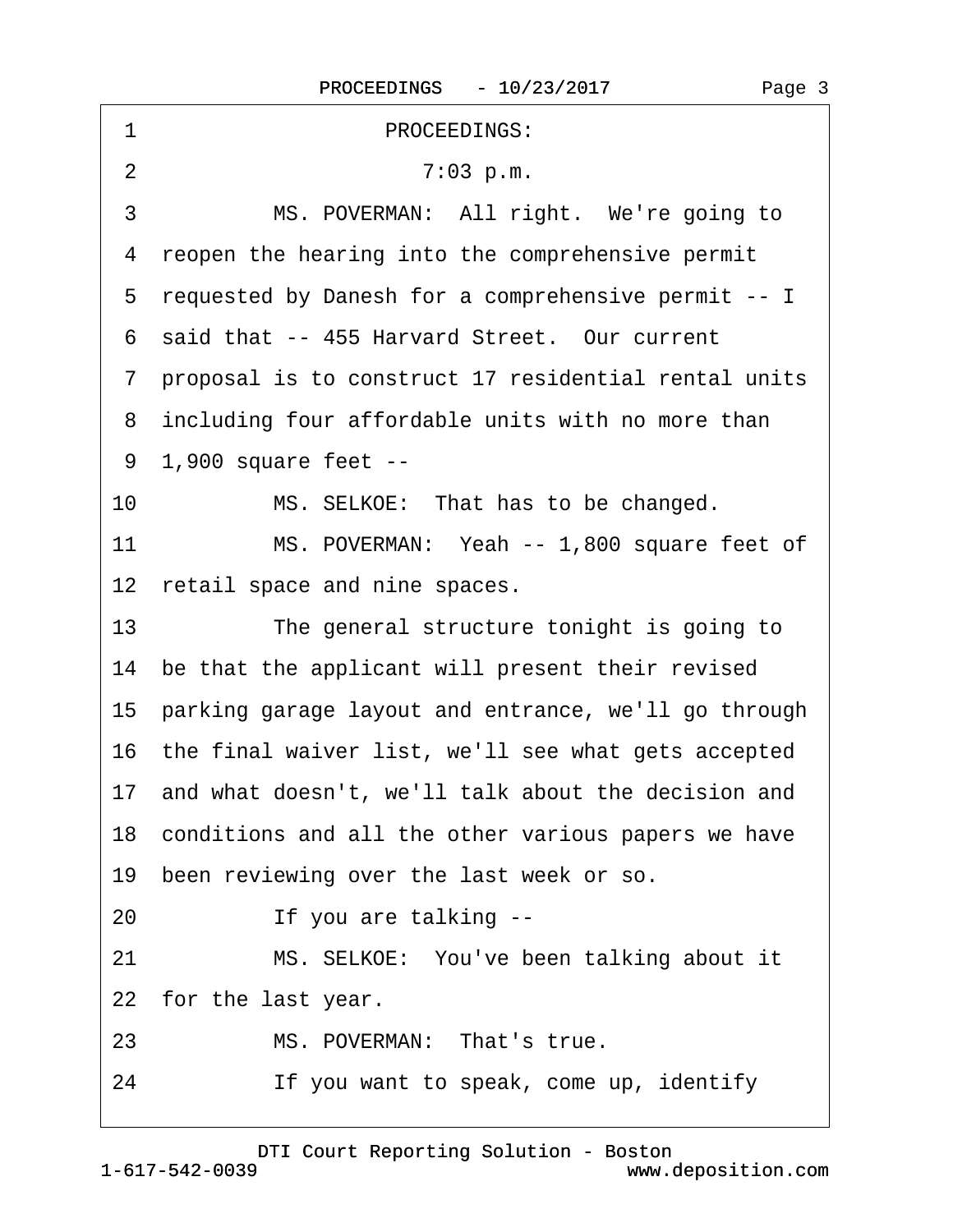<span id="page-3-0"></span>1 yourself, speak clearly. The proceedings are being 2 videotaped and transcribed by our court reporter. 3 • All right. First we will start with the 4 presentation of the revised parking garage caused by 5 a pesky tree. 6 MR. BARTASH: Good evening. Peter Bartash, 7 CUBE 3 Studio. We're the architect on the project. 8 As mentioned by Chairwoman Poverman, we will go ·9· through the parking plan comparison to show you 10 where we were two weeks ago and where we are today. 11 We have relocated the driveway entry in 12 relation to an existing street tree that is unable 13 to be removed. We've done an analysis for turning, 14 and we've done an update to our civil engineering 15 plans as well to coordinate that new location. I'll 16· take you through that really quickly, and if you 17 have any questions, feel free to stop me at any 18 point. 19 So on the left is the plan that we were 20· looking at two weeks ago, on the right is the plan 21 that we're now proposing. This was part of the 22 package that was submitted to you as the plan of 23 record dated October 23rd.

24 · So you'll note that what we ended up doing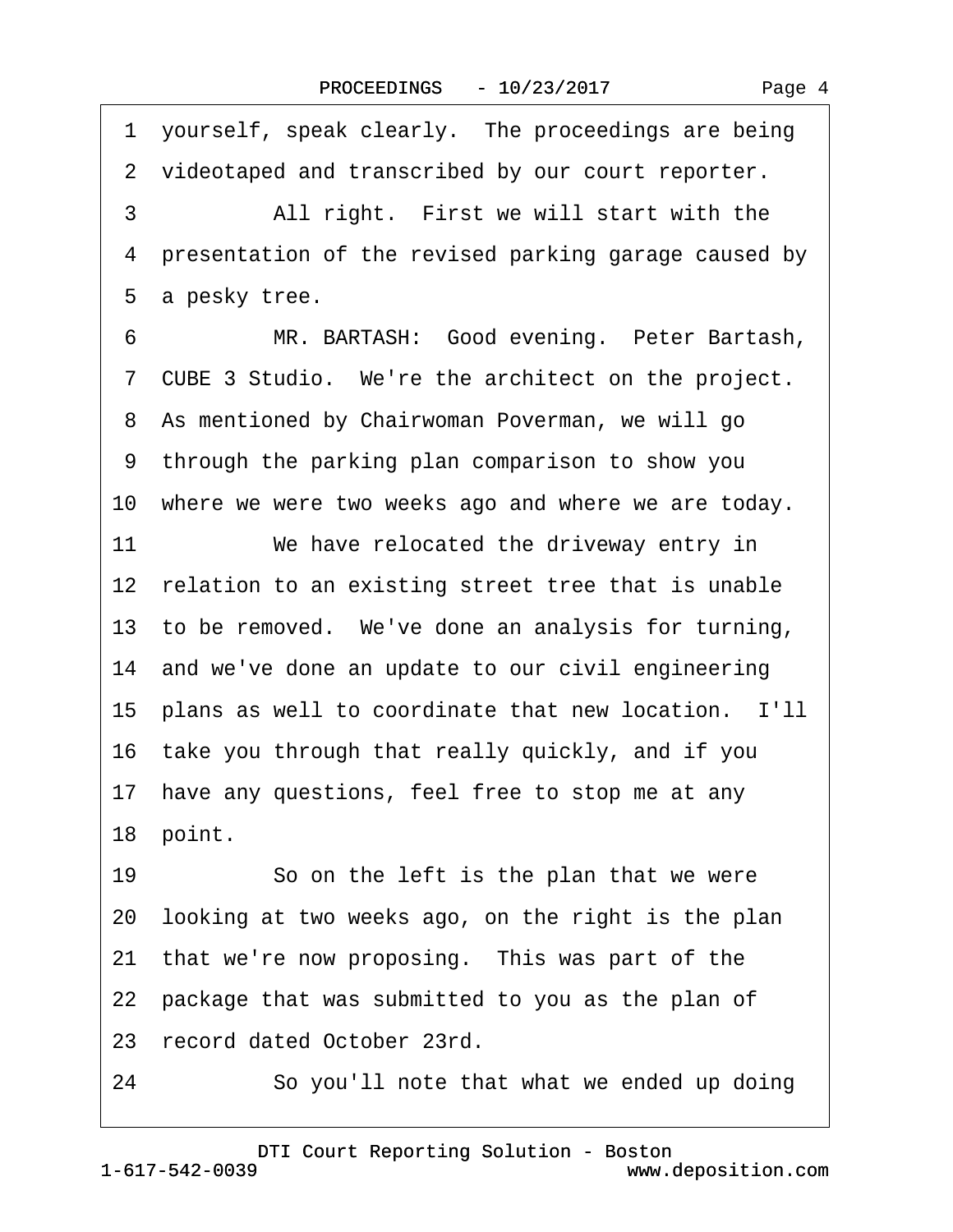<span id="page-4-0"></span>1 is we took the driveway entry, which you can see at 2 the far right-hand corner of the garage, and we ·3· shifted it closer to Thorndike Street so it's more 4 or less in the center of the garage. There is an 5 existing street tree that's identified by this red 6 circle here that the cursor is hovering over on the ·7· right-hand side on Thorndike Street, and that tree 8 is now able to remain. The new driveway location is ·9· it actually in the location of an existing curb cut 10 on Thorndike Street now, so we're reusing that curb 11 cut and actually reducing its width from 24 feet to 12–20 feet width, so it actually gives a little bit 13 more space to the street tree that sits here. 14 • As a result of the shift, we did end up 15 losing one parking space. The reason being, we had 16· to take this bank of three spaces that were 17 identified on the left-hand side of the slide and we 18 had to split that on either side of the entry. So 19 we ended up relocating the accessible space and 20· removing one standard spot in order to allow for 21 turning, maneuvering, and to accommodate the new 22 driveway entry. 23 **So this is the civil engineering plan that** 

24· also shows that new location of the driveway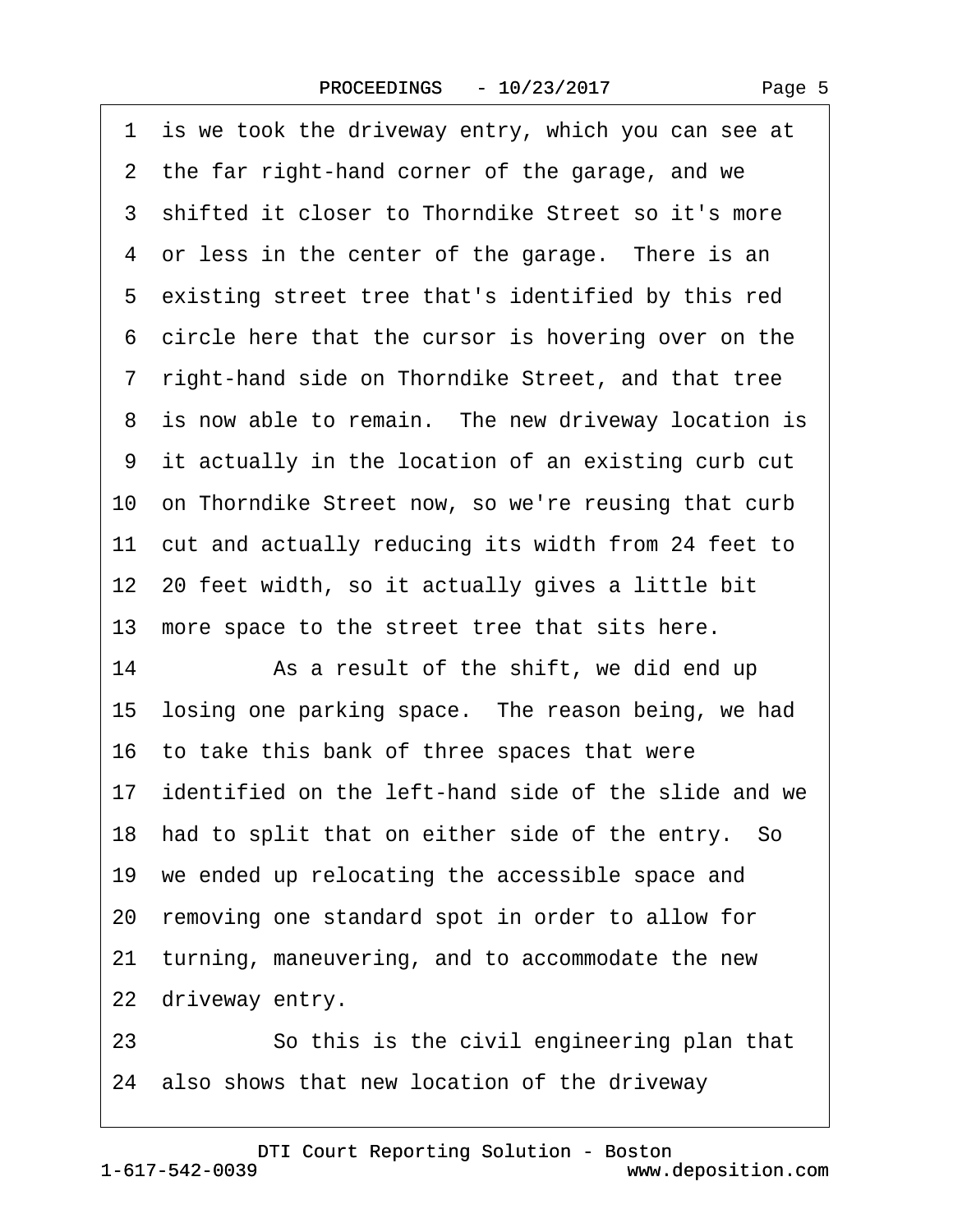<span id="page-5-0"></span>

| 1 position. You can see where the gray line kind of     |
|---------------------------------------------------------|
| 2 jogs here on either side of the driveway. Those are   |
| 3 the existing cutouts for street trees that sit in     |
| 4 either location, so we're kind of coming right in     |
| 5 between those two street trees, as you can see.       |
| 6<br>Here is a car-turning plan that                    |
| 7 demonstrates how a car would come into the garage,    |
| 8 access the spaces at the rear of the garage, and      |
| 9 exit the garage, and the same also to show that it    |
| 10 is possible to maneuver into the accessible space    |
| 11 and the other spaces on the other side of the        |
| 12 garage. So we've done the analysis. It's showing     |
| 13 the same result as we've seen with the last garage,  |
| 14 just to make sure that we are kind of crossing all   |
| 15 bases.                                               |
| 16<br>You'll notice, looking at the ground floor        |
| 17 plan, that the stormwater management system has also |
| 18 been relocated to coincide with the new driveway     |
| 19 location. Nothing else about the ground floor plan   |
| 20 has changed.                                         |
| And so now if we're looking at the<br>21                |
| 22 northeast building elevation, we no longer have the  |
| 23 cutout or the column in the corner where we had      |
| 24 removed a portion of the wall to improve the sight   |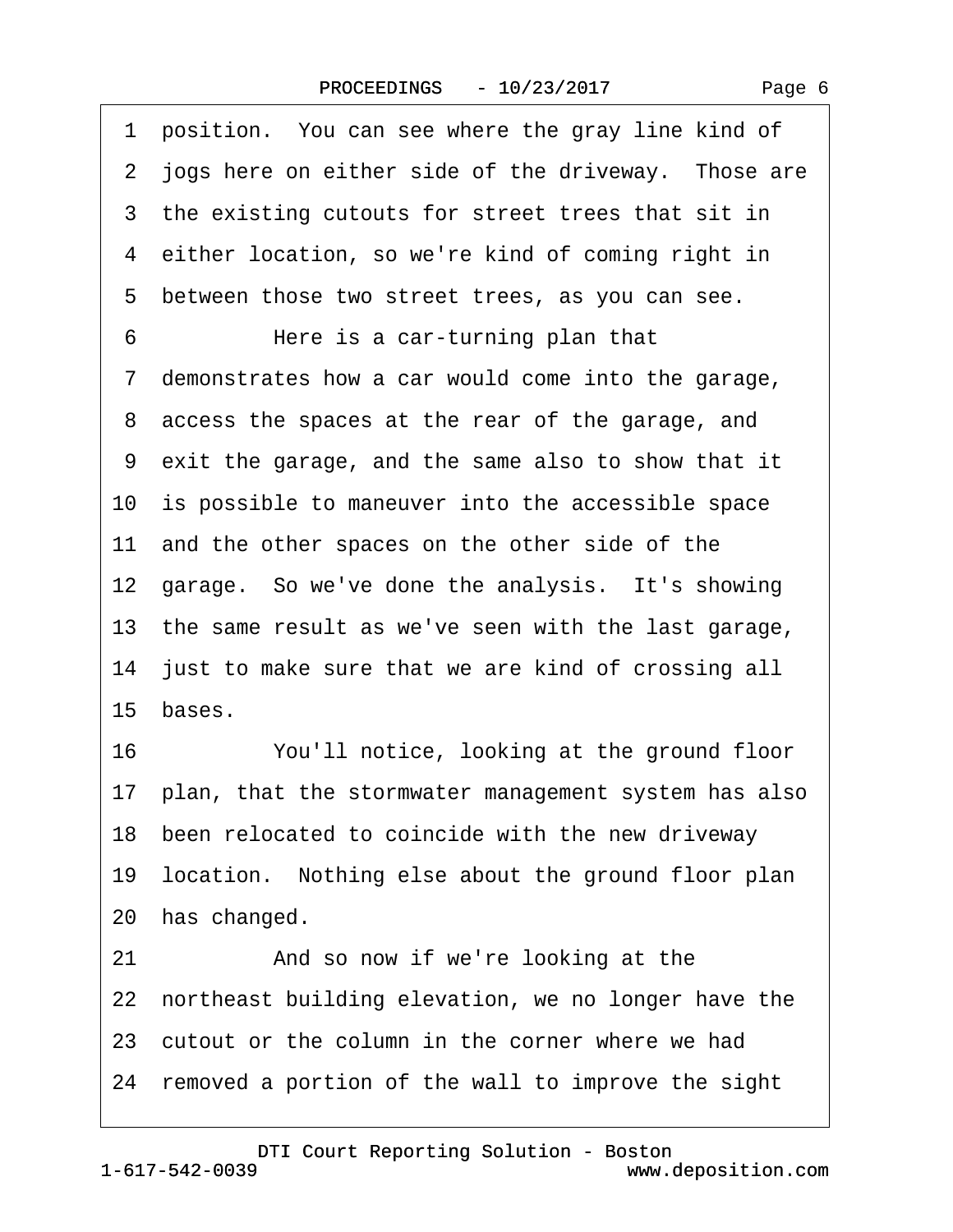<span id="page-6-0"></span>1 line of the street. 2 **2** And then if we're looking at this elevation 3 that faces Thorndike Street, you'll notice that we 4 moved the driveway entry over into the middle of the 5 garage and shifted the opening that we had ·6· originally placed on the right-hand side, so we just 7 flip-flopped those two things. 8 MS. POVERMAN: Are they now different ·9· sizes, the windows, or -- 10 MR. BARTASH: No. They're the same size as 11 they were before. 12 • And so here's a view of the revised entry 13 location, and the same as well for here. You can 14 see now that, you know, we've extended that 15· landscaping area at the corner closer to the 16· neighborhood here within that setback, moved 17 everything over. You can see that we're now 18 preserving that existing street tree as well. 19 Same thing, just the view down at the 20 street level. 21 And that concludes the changes that we've 22 made to the plan. 23 MS. POVERMAN: Lark, do you have any 24 questions?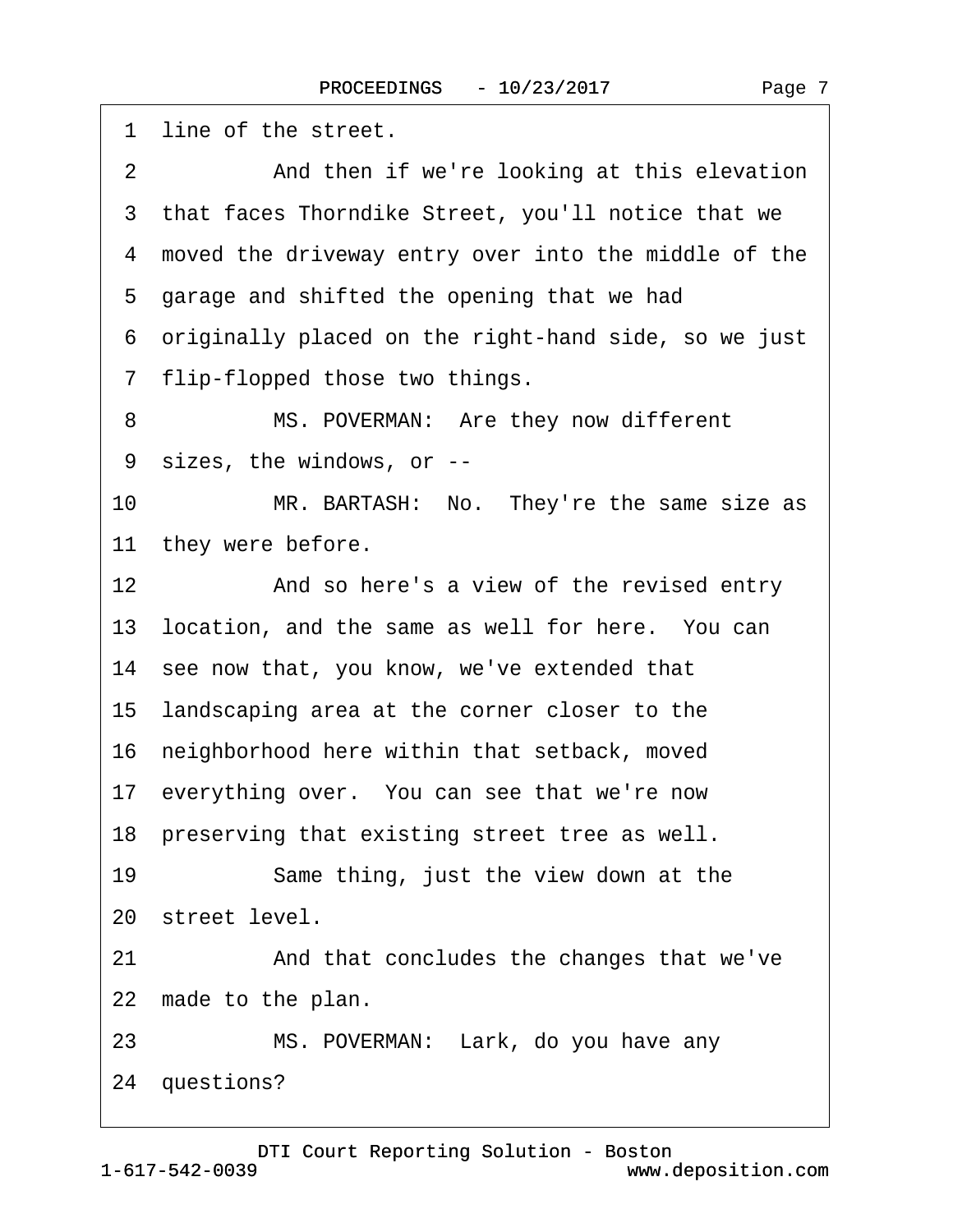<span id="page-7-0"></span>

| 1  | MS. PALERMO: No.                                       |
|----|--------------------------------------------------------|
| 2  | MR. HUSSEY: No.                                        |
| 3  | MS. POVERMAN: The only question I have is              |
| 4  | more for Polly than anything else, which is whether    |
|    | 5 or not the new driveway position and change of the   |
|    | 6 location of the stormwater drainage has been         |
|    | 7 reviewed by Mr. Ditto.                               |
| 8  | MS. SELKOE: Well, it has not. But the                  |
|    | 9 final plans, before they get a building permit, will |
|    | 10 have to be reviewed and approved by him, and we'll  |
|    | 11 make sure he does that. I mean, that was the        |
|    | 12 condition before, that's the condition now. No      |
|    | 13 difference.                                         |
| 14 | MS. POVERMAN: But you don't see a change               |
|    | 15 happening that would require a relocation of the -- |
| 16 | MR. HUSSEY: I think it's pretty unlikely.              |
|    | 17 I really wouldn't worry about it.                   |
| 18 | MS. POVERMAN: All right. Then I don't                  |
|    | 19 have any questions.                                 |
| 20 | Does anybody from the audience have any                |
|    | 21 questions?                                          |
| 22 | Mr. Rosen?                                             |
| 23 | MR. ROSEN: Hi, everybody. I'm Mark Rosen               |
|    | 24 from Thorndike Street. I just live right up the     |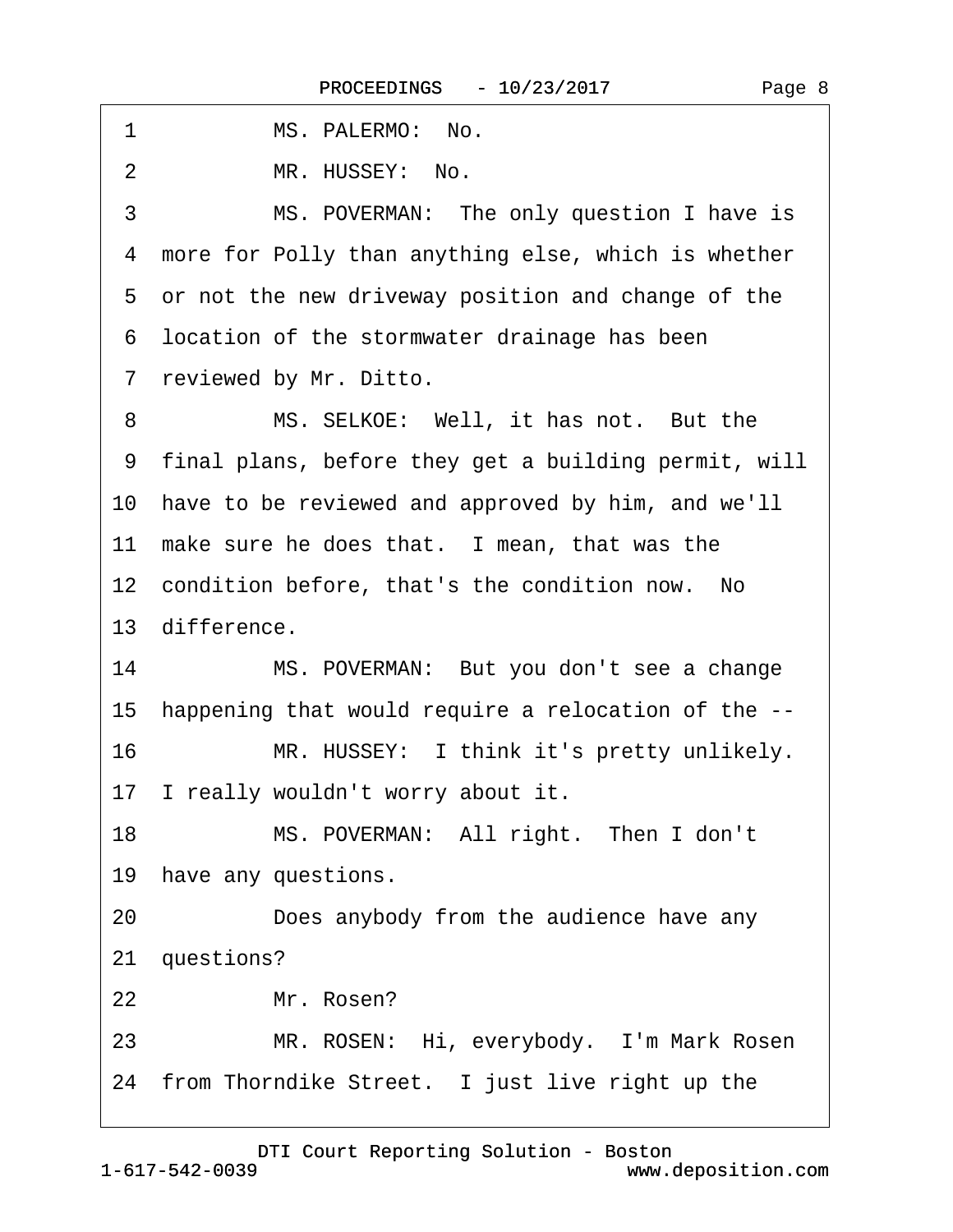<span id="page-8-0"></span>1 street from the development. 2 **I** do like the change in the garage 3 location. I do want to say that. It keeps the 4 sound and the activity further away from the 5 residential part of the street. 6 **8** As I mentioned before, there are actually 7 ten children that live within a couple of houses' 8 distance that are under the age of 10: two in the ·9· house across the street from me, two in the house 10· next to me, and six in the house that's like 11 catty-cornered across the street from this project. 12 One thing I did want to mention -- and this 13 has been a concern of some of the other neighbors --14 was just the noise from the traffic and garage. And 15· I'm wondering if the board might take upon the 16· suggestion of installing soundproofing panels to 17 hang on the walls, kind of like pictures, but 18 they're just soundproofing panels. And their 19 purpose is to -- you would hang them inside the 20· garage.· They don't take up very much space, but 21· they do stop reflectivity of sound and help to 22 deaden and quiet any noises that may be emanating 23 from that area. My understanding is they're not 24· that expensive and they're quite effective, so just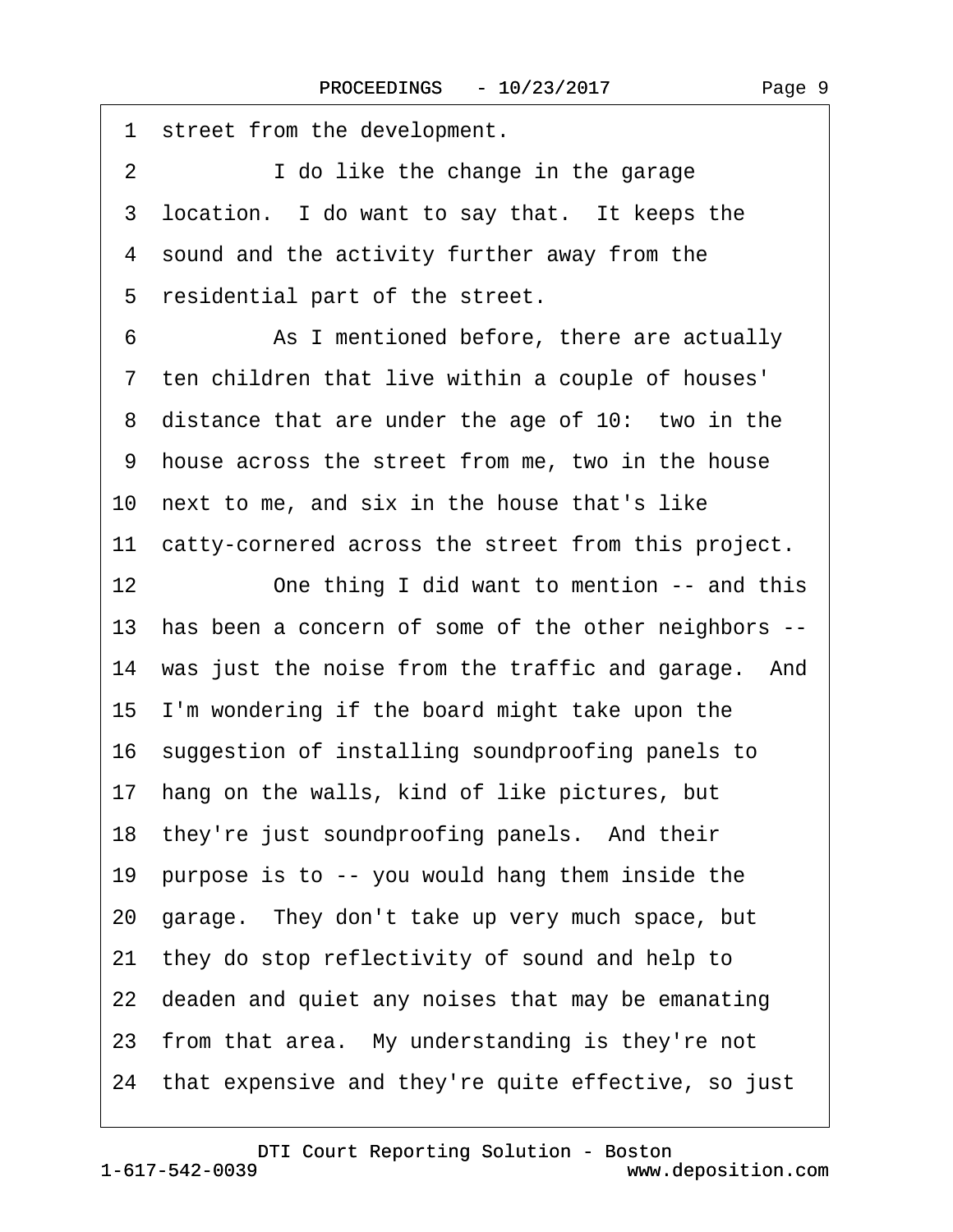| a suggestion.<br>1                                     |
|--------------------------------------------------------|
| $\overline{2}$<br>And thank you very much.             |
| 3<br>MS. POVERMAN: Thank you.                          |
| 4<br>Anybody else?                                     |
| 5<br>(No audible response.)                            |
| MS. POVERMAN: To anyone's knowledge -- you<br>6        |
| 7 can all answer -- have such soundproofing panels     |
| 8 been used in garage locations?                       |
| MS. SELKOE: With all the cases I've had --<br>9        |
| 10 the major-impact cases over the years -- I've never |
| 11 heard of that. You know, this is pretty much an     |
| 12 enclosed garage. The lifts are on the back wall.    |
| 13 <sup>°</sup><br>MS. POVERMAN: Right.                |
| MS. PALERMO: I think they also buffer the<br>14        |
| 15 lifts with the trash collection area.               |
| 16<br>MS. POVERMAN: Right.                             |
| MS. PALERMO: So it's buffered naturally by<br>17       |
| 18 creating the trash room, I think.                   |
| MS. POVERMAN: Right, but that's --<br>19               |
| MS. SELKOE: That's the commercial side.<br>20          |
| 21<br>But what I would say is that they do have        |
| 22 to meet the noise bylaw, and that if they weren't   |
| 23 meeting it and it was, you know, enforced, that     |
| 24 might be something that they were asked to do if    |

<span id="page-9-0"></span> $\Gamma$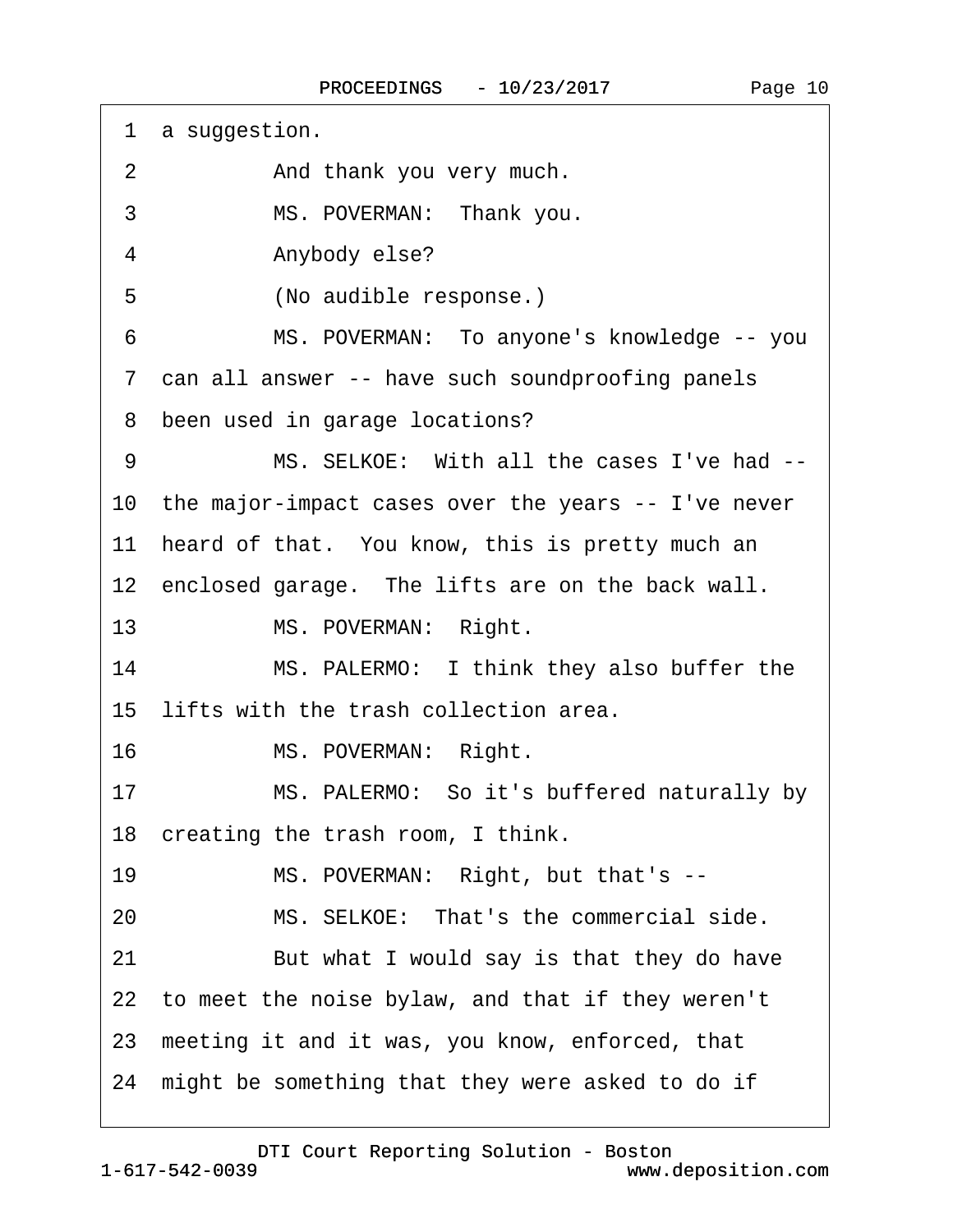<span id="page-10-0"></span>1 they weren't, or it could be an alternative. There 2 could be other alternatives. I would hate to, you 3 know, make it specific to that. But if they don't 4 meet the noise bylaw, the town will ask them to 5 correct that and they'll have to figure out a way to ·6· correct it. 7 MS. POVERMAN: Mr. Rosen? 8 MR. ROSEN: Yeah. I have an additional 9 comment. Number one, the garage is not an enclosed 10· garage.· It actually is open.· It has openings to 11 the air that will let sound out, so that was the 12 basis of my concern. I know the mechanical parking 13 systems were initially designed to be placed in 14 enclosed garages that were subterranean so the noise 15 would just remain in there. 16 • **And I have been in garages where I've seen** 17 soundproofing panels, so they are made. There's a 18 whole industry that provides that service. Whether 19· or not you feel it would be appropriate, I thought 20 it was certainly in my purview to suggest it. I'll 21 leave it up to you to make that decision. 22 But it is an open garage. It's not

23 enclosed. It has an open, grated door, and it has

24 two windows that open up to the residential side of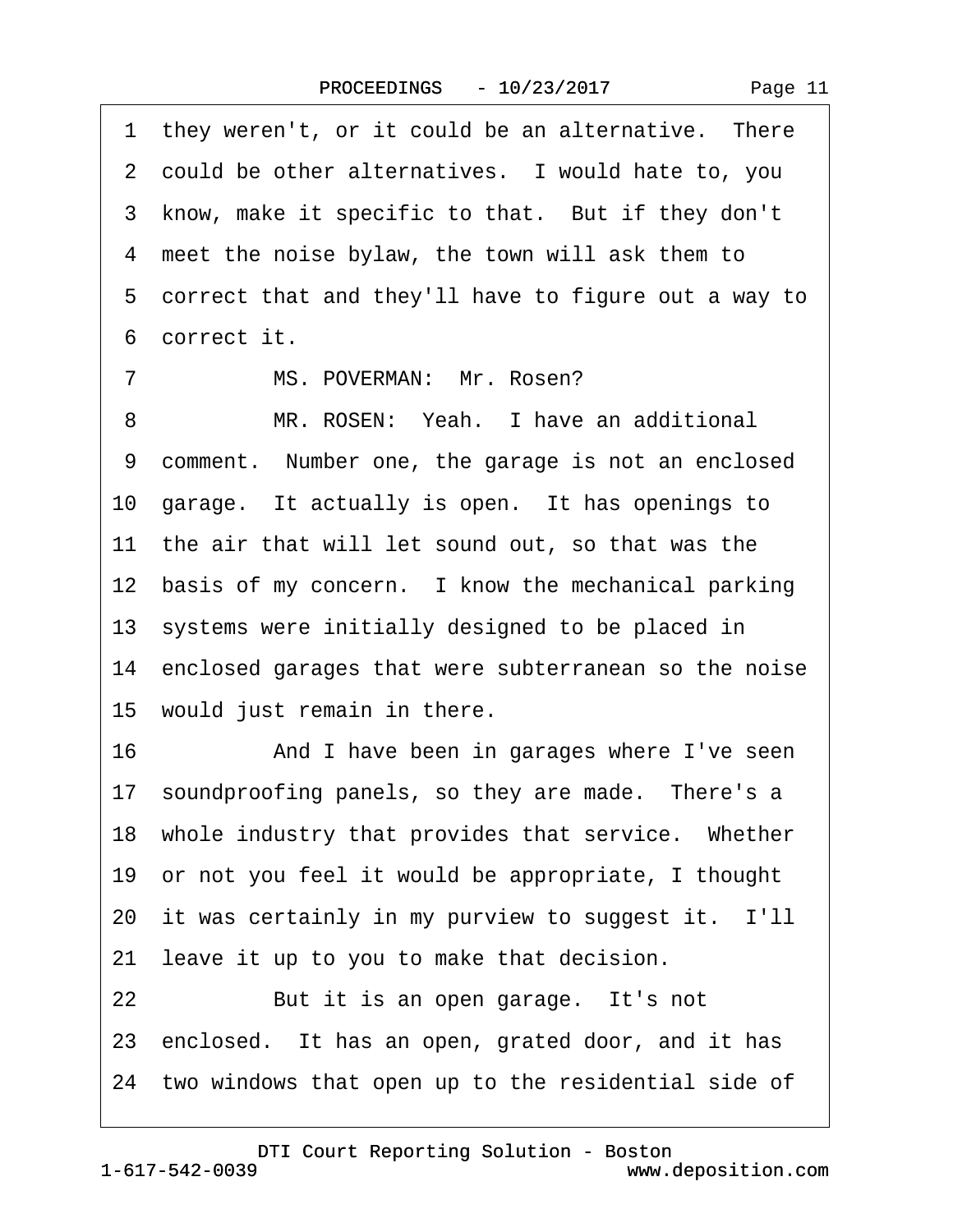|  | Page 12 |  |
|--|---------|--|
|--|---------|--|

<span id="page-11-0"></span>

|    | 1 Thorndike. So that can be a -- that situation can    |
|----|--------------------------------------------------------|
|    | 2 allow a certain level of sound to emanate from the   |
|    | 3 garage. So in anticipation of that, you know, hence  |
|    | 4 the suggestion.                                      |
| 5  | MS. SELKOE: Maybe the applicant wants to               |
|    | 6 comment.                                             |
| 7  | MS. POVERMAN: Yes, that would be helpful.              |
| 8  | Thank you, Mr. Rosen.                                  |
| 9  | MR. ROSEN: Thank you.                                  |
| 10 | MR. ENGLER: For the record, Geoff Engler               |
|    | 11 from SEB.                                           |
| 12 | We appreciate Mr. Rosen's comments. We                 |
|    | 13 disagree. We're not comfortable with soundproofing. |
|    | 14 We've spent a lot of time with this board in this   |
|    | 15 public hearing process talking at length about the  |
|    | 16 sound that's generated from the system. We had our  |
|    | 17 installer come in. I think the board, I would hope, |
|    | 18 is comfortable with that presentation and the level |
|    | 19 of sound. Moreover, the board said you're not       |
|    | 20 comfortable granting a waiver to the sound          |
|    | 21 requirement, so we're living with that.             |
| 22 | And people -- if I build a single-family               |
|    | 23 house, I don't have to put soundproofing up in my   |
|    | 24 garage, because I'm living with the sound           |
|    |                                                        |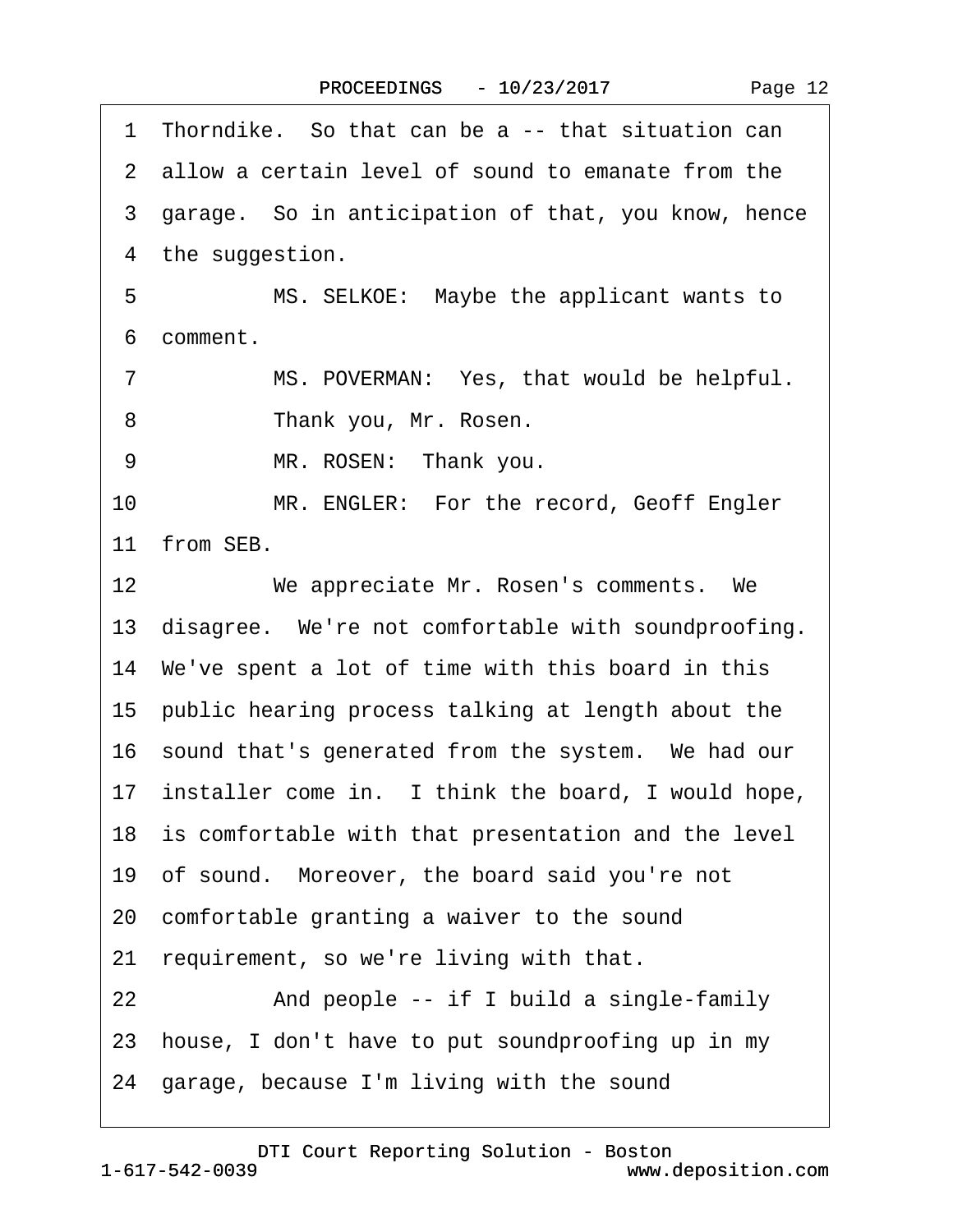<span id="page-12-0"></span>1 requirement.

2 So we're not okay with the additional cost 3 of putting up sound attenuation in the garage. We 4 feel we've gone to great lengths. This is 5 semantics, but for the most part, yes, there's ·6· ventilation to the garage, but it's closed.

7 • And mind you, across the street from us is 8 a mechanic shop and garage that has way more cars ·9· than we will ever have, open air, and much, much 10· louder.· So I think comparatively -- doesn't mean 11 we're perfect, but relative to how disruptive we are 12 in the neighborhood, there's something already there 13 way more disruptive than we'll ever be. Thank you. 14 MS. POVERMAN: Well, let me ask you, 15· Mr. Engler, and your client, would you be open to 16· something which Polly sensibly suggested such as 17 language that if the noise limits are violated in 18· any way, you will work with planning to determine 19· what the appropriate mitigation is, including 20 possibly panels? 21 MR. ENGLER: I mean, I think we are, but I 22 don't know that that language is any different than 23 if we're in violation of any other, you know, local

24 bylaw that we're not adhering to. If we don't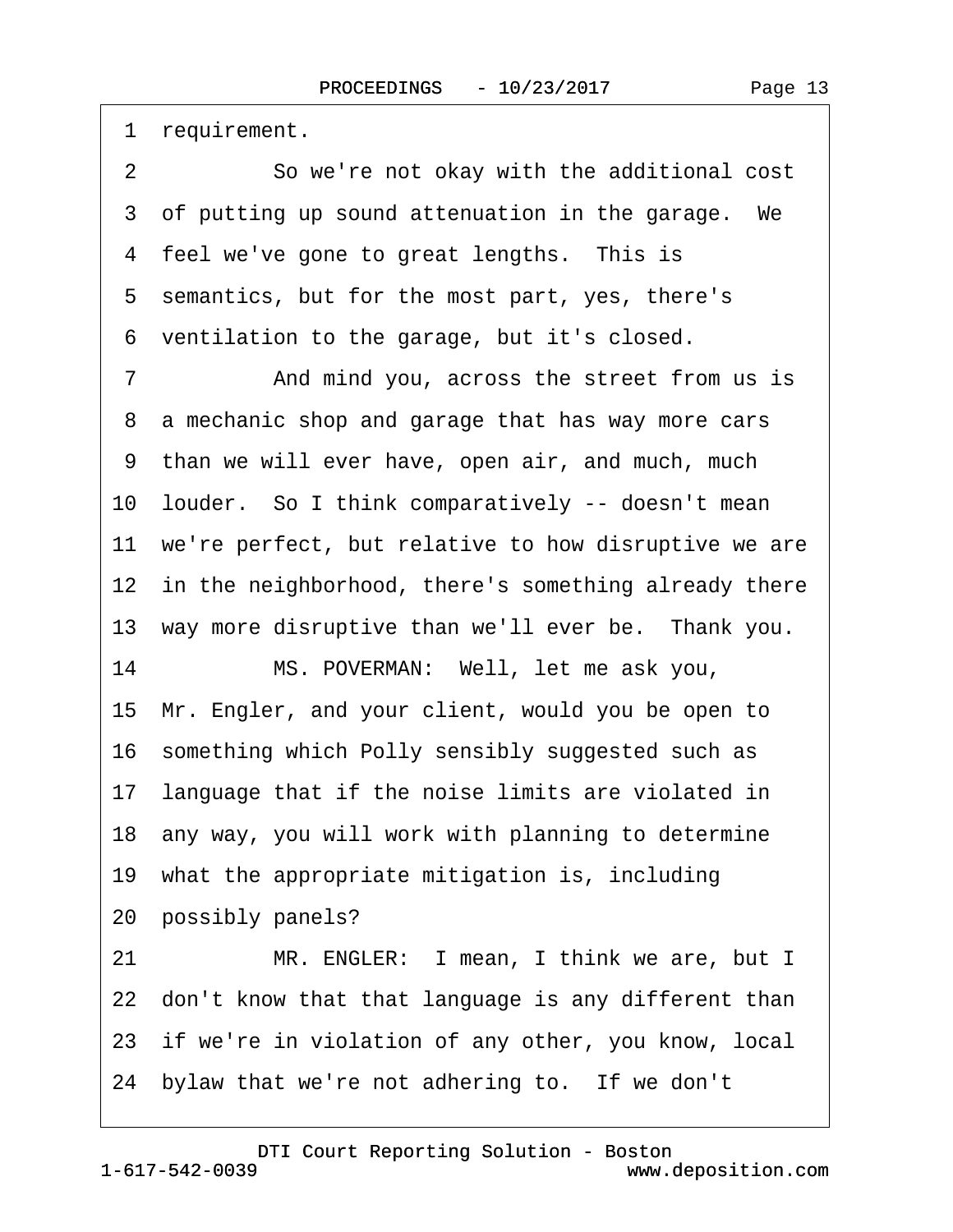<span id="page-13-0"></span>

| 1 meet -- if we're not dealing with the trash as        |
|---------------------------------------------------------|
| 2 required by the town, the town has recourse against   |
| 3 us. Any number of things, the town has recourse       |
| 4 against us. But if it makes the board comfortable     |
| 5 that if we violate the town ordinance, you know, and  |
| 6 that's demonstrated, that we will work with the       |
| 7 planning department to look at the issue.             |
| MS. POVERMAN: Okay. Last bite at the<br>8               |
| 9 apple, Mr. Rosen.                                     |
| 10<br>MR. ROSEN: Hi. Thanks for letting me have         |
| 11 the opportunity to rebut.                            |
| I just want to raise a couple of points.<br>12          |
| 13 Number one, the parking garage at home does not have |
| 14 a car stacking system in it that is noisy, or it     |
| 15 doesn't have more than five cars, hopefully. If you  |
| 16 do, then you're probably Jay Leno or something who   |
| 17 has a lot of cars.                                   |
| 18<br>Secondly, the garage that is across the           |
| 19 street -- and I know them very well -- stops         |
| 20 operation approximately at 5:00 at night, so the     |
| 21 sound and the noise from that will be stopping at    |
| 22 5:00 at night. So I'm sure that -- it's just really  |
| 23 not a fair comparison, unless Mr. Engler is          |
| 24 proposing that all parking activities stop at the    |
|                                                         |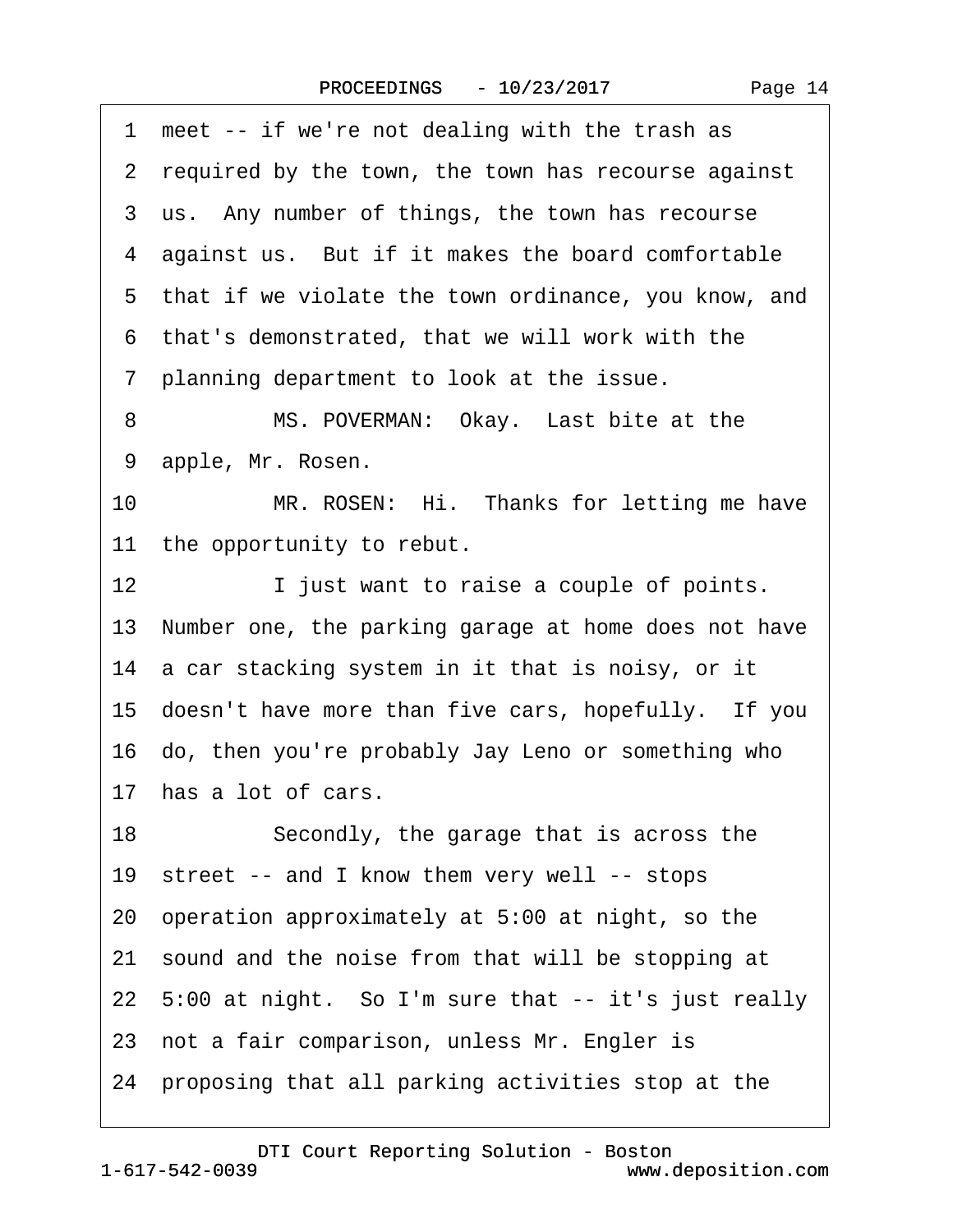<span id="page-14-0"></span>1 same time. So you can't compare apples and oranges. 2 It's not accurate or reasonable, really. 3 And that's all I wanted to say. I do 4 appreciate the suggestion and the willingness to ·5· want to work with the board to make sure that the ·6· building is in compliance with the health and safety ·7· regulations regarding noise, so that's very good. 8 Thank you so much. 9 MS. POVERMAN: Thank you. 10 MS. DOPAZO GILBERT: Jennifer Gilbert on 11 behalf of the applicant. 12 **Just to follow up on Mr. Engler's comment** 13· and with respect to that additional language, my 14 concern is actually that you're going to be tying 15 the hands of the building commissioner and leaving 16 him only one option. 17 MS. POVERMAN: No. It would be "including 18 but not limited to" language. 19 MS. DOPAZO GILBERT: So then I don't 20 understand why that language would be necessary. 21· Because if the noise bylaw is violated, the building 22 commissioner comes out, they measure the noise, and 23 then the building commissioner works with the 24 property owner to address it in whatever remedy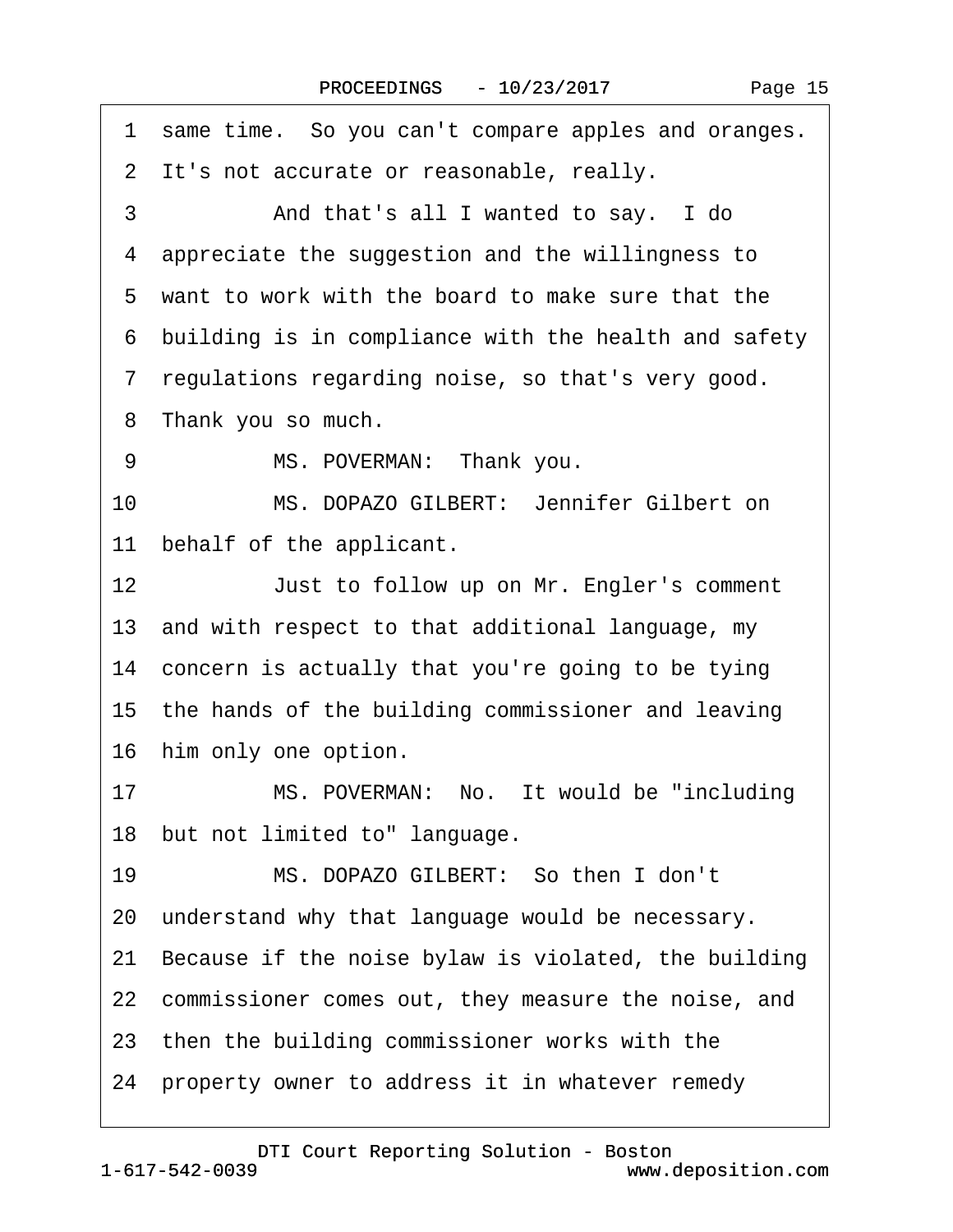<span id="page-15-0"></span>1 possible. So if you put in sound panels or anything 2 else, the building commissioner already has that ·3· option, so I just think it's superfluous language. 4 Thank you. 5 MS. POVERMAN: Mr. Hussey, do you have any 6 comments at this point? 7 MR. HUSSEY: Well, no, only that the 8 condition is correctable. If there is a problem, 9 then there is recourse of the building commissioner 10 and the building department and it's correctable 11 later, and so I see no need to put anything in there  $12$  now. 13 MS. POVERMAN: Ms. Palermo? 14 MS. PALERMO: I agree. I don't see any 15 reason to change our decision. 16 MS. POVERMAN: I'm, for the most part, in 17 agreement. But what I would like to do as we go 18 through the conditions, if we see some place that 19 there is any language that needs to be tightened up 20· to make that clear, we will do that.· So right now, 21 let's see how it goes. I'm not saying it will be 22 left a hanging issue after this hearing at all. 23 MS. SELKOE: The waiver list, you had -- it 24· was attached to your --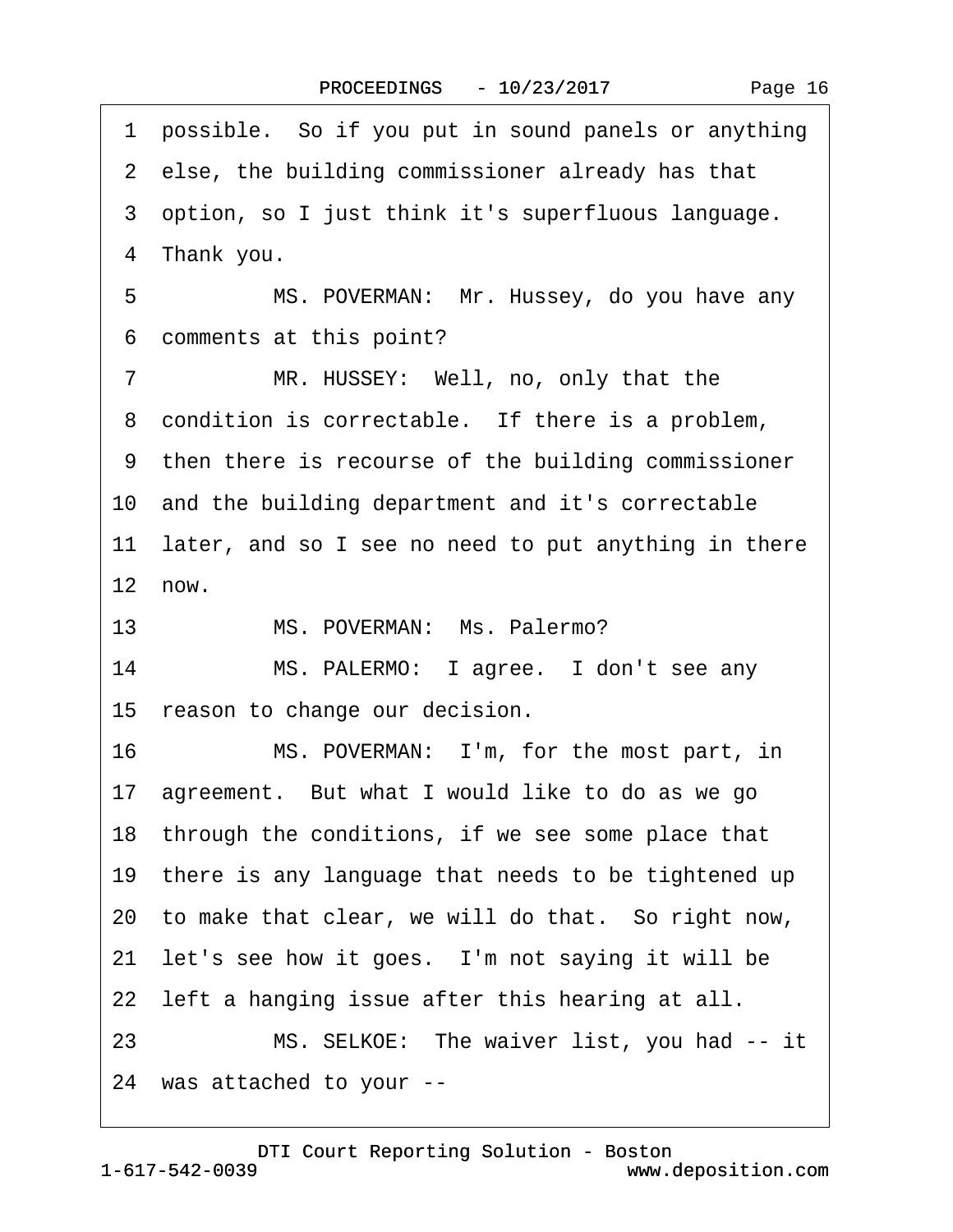<span id="page-16-0"></span>

| 1<br>(Multiple parties speaking.)                      |  |  |
|--------------------------------------------------------|--|--|
| MS. POVERMAN: I have never had this<br>2               |  |  |
| 3 problem in any other hearing. You are disrespectful  |  |  |
| 4 by talking. Do not do it again. If you want to       |  |  |
| 5 talk to one of your team, go outside.                |  |  |
| MS. SELKOE: The waiver list is attached to<br>6        |  |  |
| 7 your package to the decision as Exhibit No. 1.       |  |  |
| 8 Actually, that will be added to it. The difference   |  |  |
| 9 between this waiver list and the waiver list you saw |  |  |
| 10 last time has to do with the tree protection bylaw  |  |  |
| 11 that we were waiting -- saying that they would work |  |  |
| 12 with the tree arborist. The tree arborist has made  |  |  |
| 13 a definitive decision that they cannot move the     |  |  |
| 14 tree, and therefore they have moved the entrance to |  |  |
| 15 the garage and eliminated that waiver.              |  |  |
| 16<br>They had -- not this time, but the last          |  |  |
| 17 time, they had eliminated part of the waiver list,  |  |  |
| 18 something you had also requested to be eliminated,  |  |  |
| 19 which was kind of a caveat at the end that said,    |  |  |
| 20 well --                                             |  |  |
| (Multiple parties speaking.)<br>21                     |  |  |
| 22<br>MS. SELKOE: So that's not there anymore.         |  |  |
| 23<br>So I have reviewed the waiver list, and so       |  |  |
| 24 has the building commissioner, and we have no       |  |  |
|                                                        |  |  |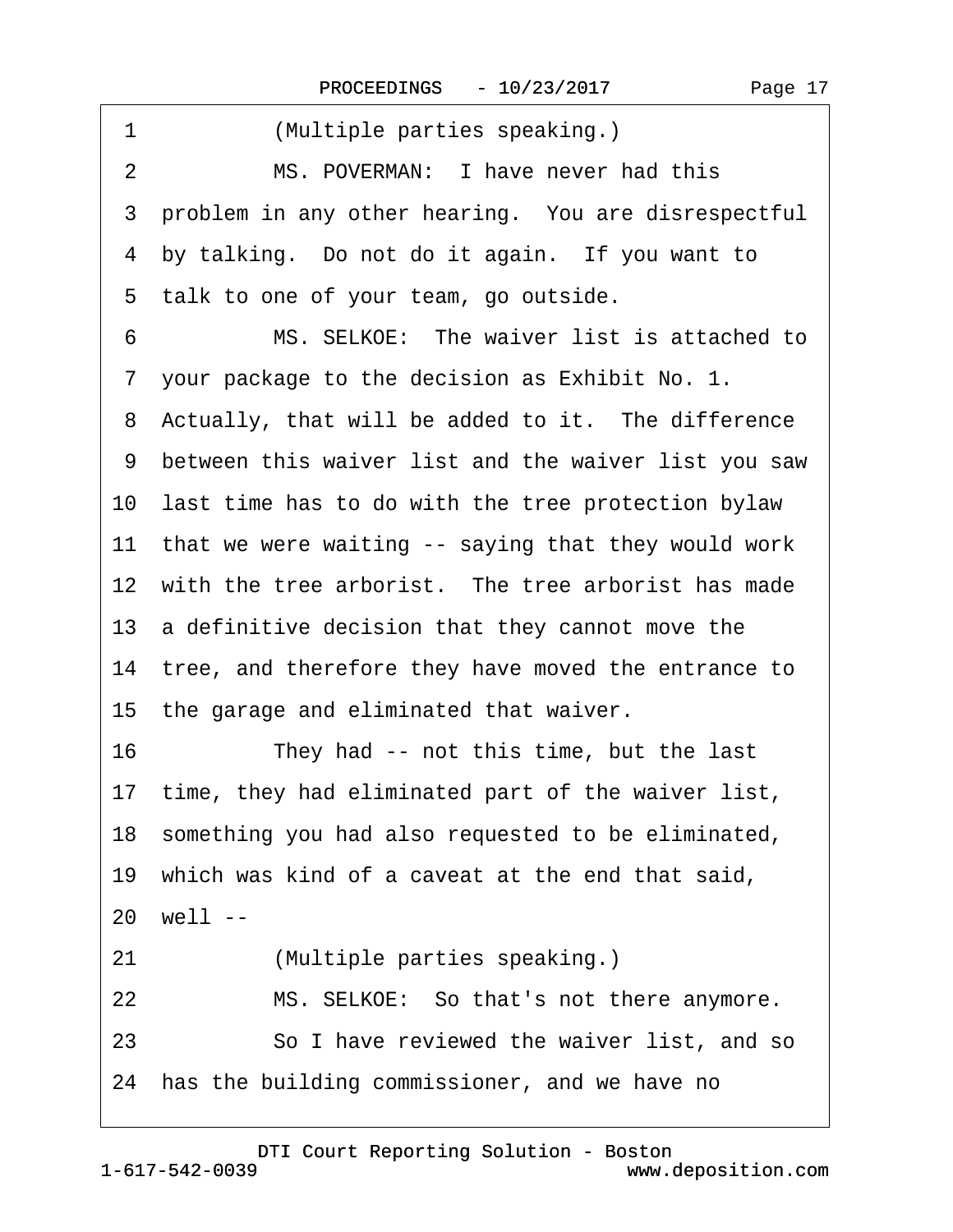<span id="page-17-0"></span>

| 1 problem with it. I don't think there's any other        |  |
|-----------------------------------------------------------|--|
| 2 outstanding issues.                                     |  |
| 3<br>MR. HUSSEY: I move we accept the waiver              |  |
| 4 list.                                                   |  |
| 5<br>MS. PALERMO: I second.                               |  |
| MS. POVERMAN: Then it's unanimous. Thank<br>6             |  |
| 7 you.                                                    |  |
| MS. SELKOE: Then we go on to the decision.<br>8           |  |
| 9 And as you know --                                      |  |
| 10 <sup>°</sup><br>MS. POVERMAN: Oh, let me ask. I'm sure |  |
| 11 that you, Mr. Engler and your clients and attorney,    |  |
| 12 had the chance to review this and that it would        |  |
| 13 incorporate any comments you had?                      |  |
| 14<br>MS. SELKOE: Yes. You mean the decision?             |  |
| 15 <sub>1</sub><br>MS. POVERMAN: The decision, yes.       |  |
| 16<br>MS. SELKOE: Yes. This afternoon they                |  |
| 17 received copies of the latest, most current draft,     |  |
| 18 and they've gotten back to me. I think the one         |  |
| 19 issue that I was unsure about was whether the retail   |  |
| 20 space -- the language should be "no more than 1,800    |  |
| 21 square feet" or "no more than 1,900 square feet,"      |  |
| 22 because I recollected, I thought, that we talked       |  |
| 23 about 1,900. But, Kate, you felt 1,800 was             |  |
| 24 appropriate, and the applicant agreed to that          |  |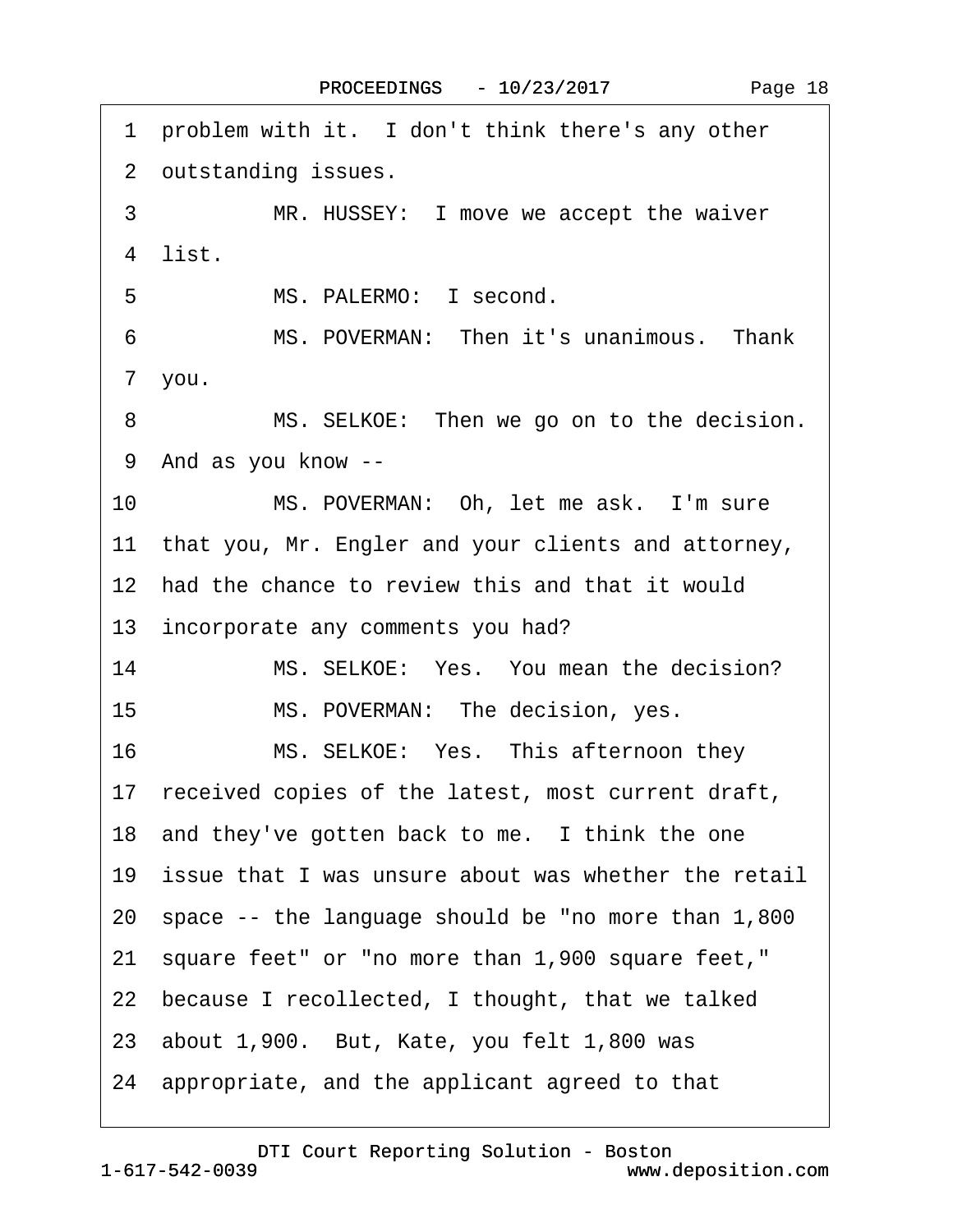<span id="page-18-0"></span>·1· language, so that's been incorporated already into 2 this decision. 3 MS. POVERMAN: Okay, great. Could we go 4 through just any substantive changes that were ·5· made -- 6 MS. SELKOE: Sure. 7 MS. POVERMAN: -- just to highlight them? 8 MS. SELKOE: If you look at Condition ·9· No. 10, which has to do with the vapor barrier -- 10 MS. POVERMAN: That's actually -- I'm 11 sorry. Go ahead. 12 MS. SELKOE: Did you want to start before 13· that? 14 MS. POVERMAN: No, no. Not at all. But it 15· answers the question I had of the correct placement 16 of the vapor barrier. 17 MS. SELKOE: Well, actually, before you 18 emailed me that question, Chris, this morning, had 19 emailed me that the correct location was under the 20· ground floor concrete slab, and that's been added, 21· as well as your suggestion that we add the 40 22 millimeters because that's what the expert had 23 suggested. 24 MS. POVERMAN: Exactly. Okay, perfect.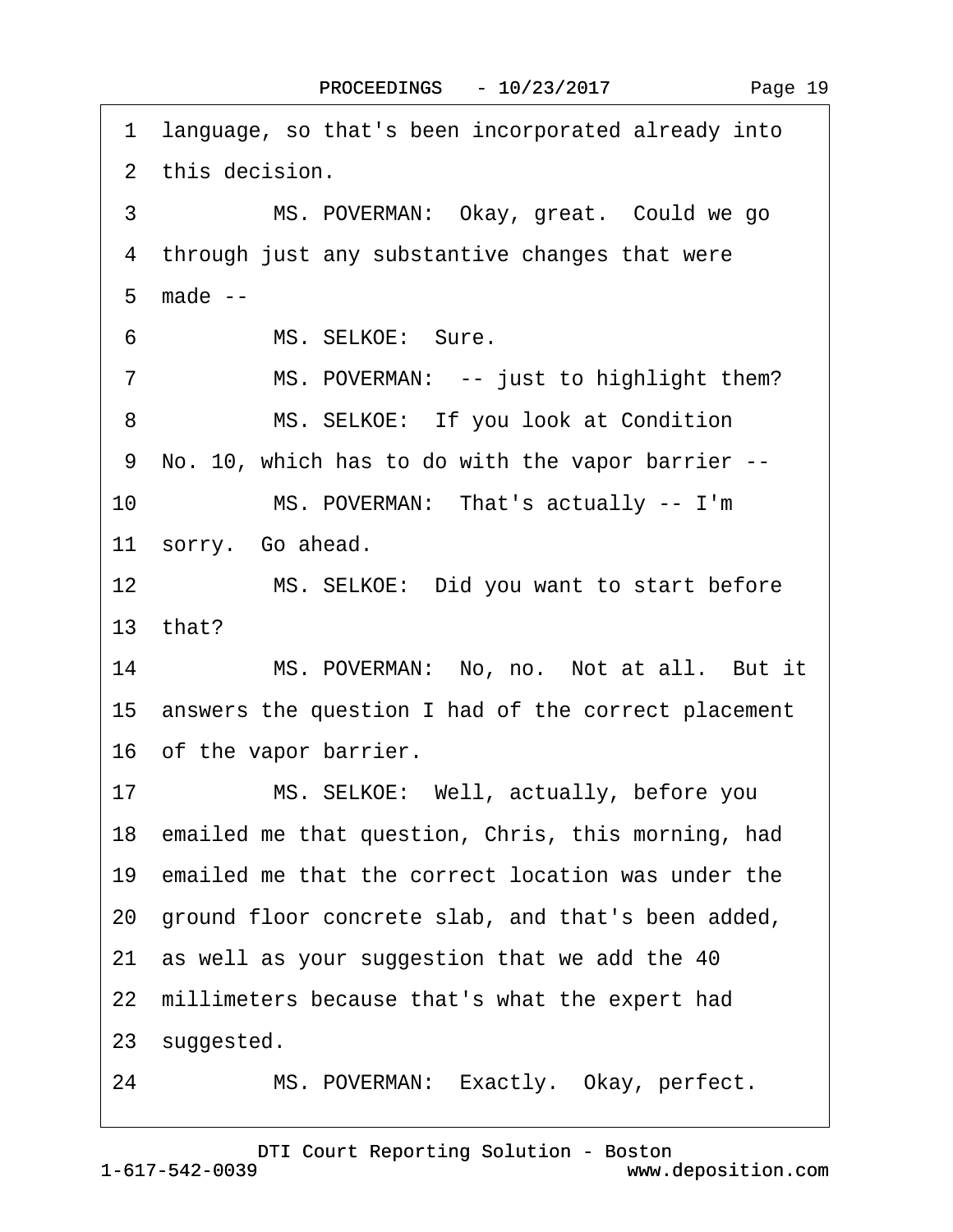|  | Page 20 |  |
|--|---------|--|
|--|---------|--|

<span id="page-19-0"></span>

| 1  | MS. SELKOE: Although, it's all, of course,              |
|----|---------------------------------------------------------|
|    | 2 subject to the review and approval of the building    |
|    | 3 commissioner and the director of engineering and      |
|    | 4 transportation.                                       |
| 5  | MS. POVERMAN: And as a nit, the "under the              |
| 6  | ground floor concrete slab" is in a different font      |
|    | 7 than the other.                                       |
| 8  | MS. SELKOE: Okay. Well, I think that can                |
|    | 9 be corrected.                                         |
| 10 | MS. POVERMAN: I think it can.                           |
| 11 | MS. SELKOE: If you then turn to Condition               |
|    | 12 No. 23, you had raised the issue about what happens  |
|    | 13 if the -- if a modification after the approval is    |
|    | 14 considered significant, and so the language was      |
|    | 15 added, "In which case, approval of the modification  |
|    | 16 from the zoning board of appeals would be required." |
| 17 | MS. POVERMAN: Perfect.                                  |
| 18 | MR. HUSSEY: I see you modified the first                |
|    | 19 sentence of 23, which answered my question last      |
|    | 20 time. It said, "Before or after the issuance" --     |
| 21 | MS. SELKOE: Yes, that's right.                          |
| 22 | MR. HUSSEY: Very good, thank you.                       |
| 23 | MS. SELKOE: And then I think that is all                |
|    | 24 the significant things. There are some minor little  |
|    |                                                         |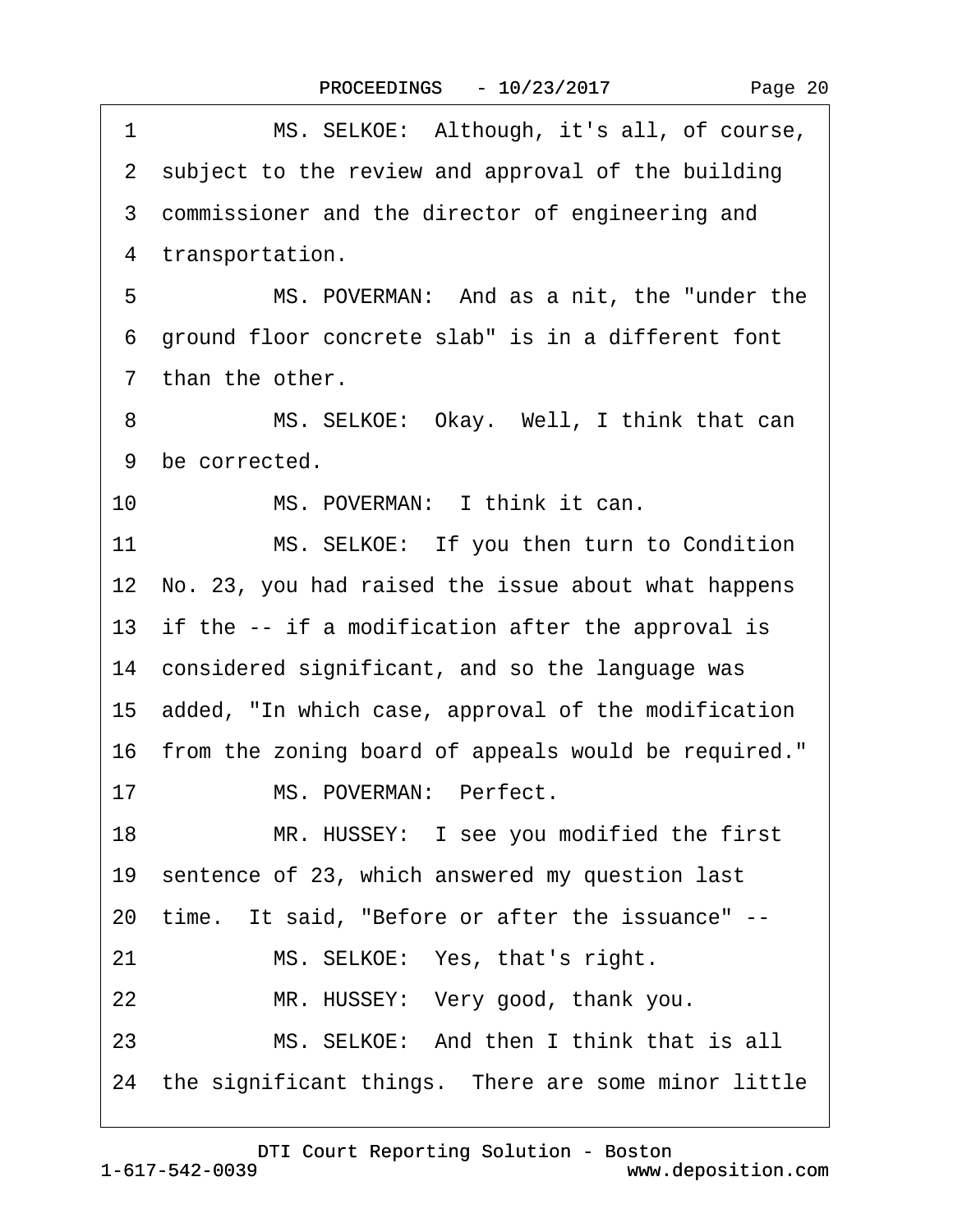<span id="page-20-0"></span>

| 1 tweaks, some typos and style.                         |
|---------------------------------------------------------|
| And then Attachment No. 2 is the<br>$\overline{2}$      |
| 3 replacement regulatory agreement, and you had         |
| 4 suggested some changes to that, and those have been   |
| 5 incorporated. And I did send a copy of it this        |
| 6 afternoon to the applicant's team, and they have no   |
| 7 problem with the changes in it.                       |
| MS. POVERMAN: Okay.<br>8                                |
| MS. SELKOE: And the last attachment,<br>9               |
| 10 Exhibit No. 3, is the -- just the legal notice of    |
| 11 the opening of the hearing, which meets the law      |
| 12 about when you open a hearing.                       |
| MS. POVERMAN: So that looks to me in<br>13              |
| 14 order.                                               |
| Lark, do you have anything to say at this<br>15         |
| 16 point?                                               |
| MS. PALERMO: No, I don't.<br>17                         |
| MS. POVERMAN: Chris?<br>18                              |
| MR. HUSSEY: No. I would move that we<br>19              |
| 20 accept the decision and the conditions as presented. |
| MS. POVERMAN: I would actually just like a<br>21        |
| 22 minute to review it to see if there's an appropriate |
| 23 place to put in the noise mitigation language that   |
| 24 Mr. Rosen suggested, so just two or three minutes to |
|                                                         |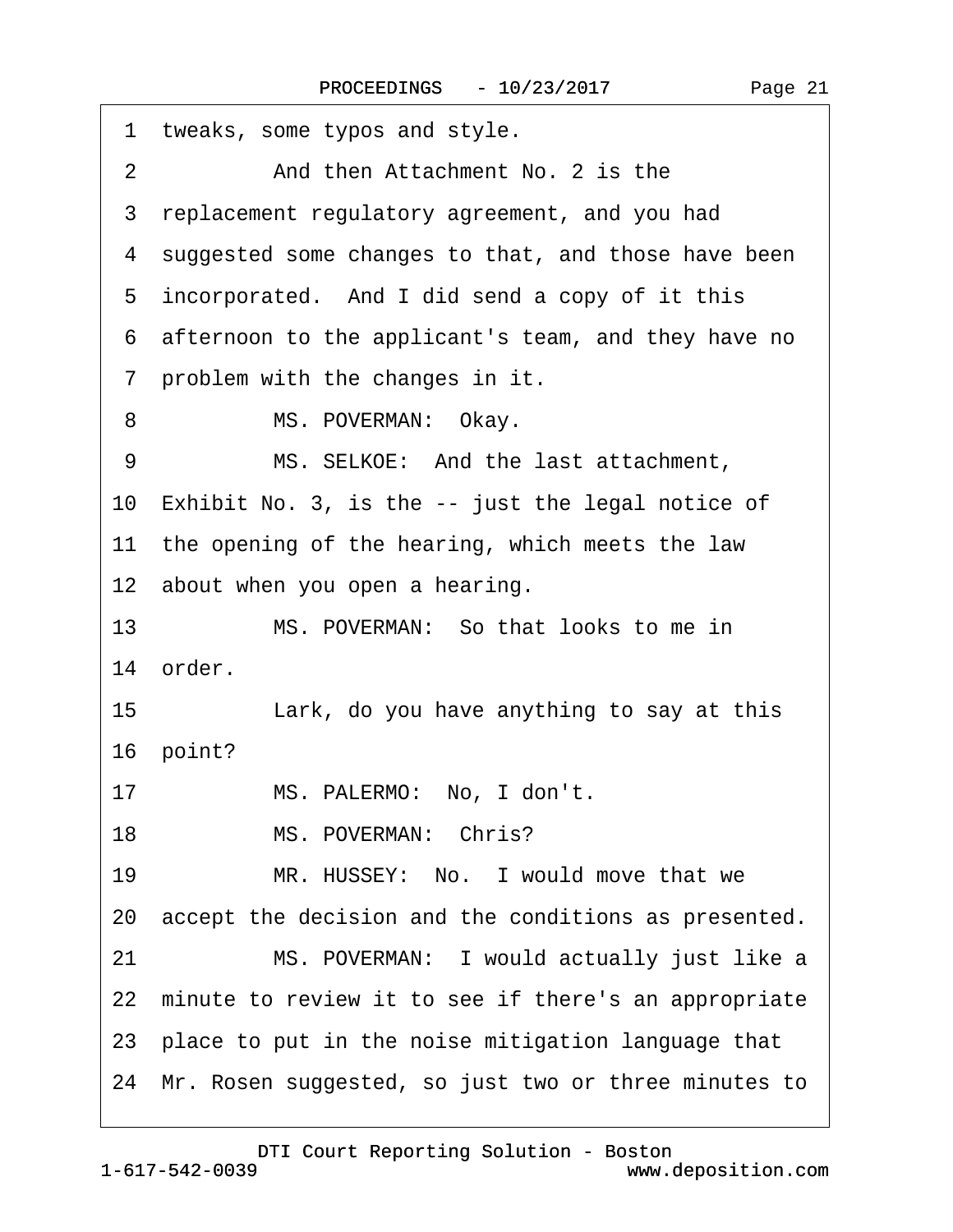<span id="page-21-0"></span>

| 1 look through it.                                            |
|---------------------------------------------------------------|
| MS. PALERMO: Didn't we just decide we<br>$\overline{2}$       |
| 3 weren't --                                                  |
| MS. POVERMAN: No. I didn't agree with<br>$\overline{4}$       |
| 5 that.                                                       |
| MS. PALERMO: I think that the town<br>6                       |
| 7 ordinance covers --                                         |
| MR. HUSSEY: You were voted over,<br>8                         |
| 9 Ms. Chairman.                                               |
| 10 <sup>1</sup><br>MS. POVERMAN: All right. I was outvoted.   |
| 11 I apologize, Mr. Rosen.                                    |
| 12 <sup>2</sup><br>So you were saying something, Mr. Hussey.  |
| 13 <sup>7</sup><br>MR. HUSSEY: Well, have we heard the public |
| 14 comments?                                                  |
| 15<br>MS. POVERMAN: We have heard only on one                 |
| 16 issue. Is there any more public comment before the         |
| 17 board decides on whether or not to grant the               |
| 18 comprehensive permit and accept the decision and           |
| 19 conditions as written in the document we have before       |
| 20 us?                                                        |
| Mr. Rosen?<br>21                                              |
| 22<br>MR. ROSEN: Yeah, hi. I just have one                    |
| 23 comment, is that in terms of businesses that have          |
| 24 been slated to go into this building, we'd like to         |
|                                                               |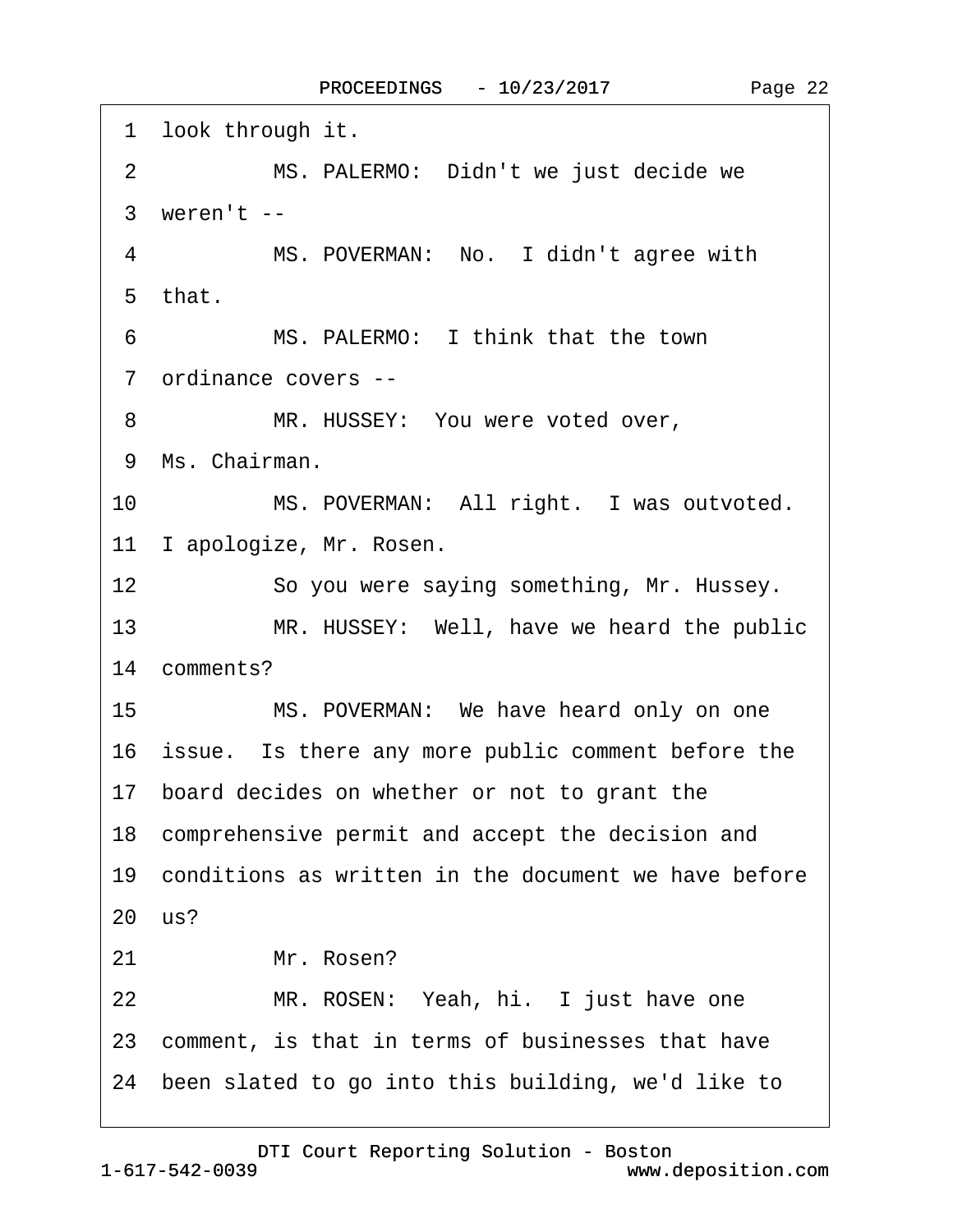Page 23

<span id="page-22-0"></span>

|    | 1 include any marijuana-selling facility because of the |
|----|---------------------------------------------------------|
|    | 2 nature of the makeup of the neighborhood. It's just   |
|    | 3 not something that's in demand. There's children      |
|    | 4 under the age of 10 and elderly, so it makes no sense |
|    | 5 for us. I'm not sure if that's in the waiver list,    |
|    | 6 but we'd like to have --                              |
| 7  | MS. SELKOE: Let me just say that it's a                 |
|    | 8 good question, but the town has not -- there's a      |
|    | 9 moratorium right now on marijuana facilities -- any   |
|    | 10 recreational marijuana facilities. The state is      |
|    | 11 supposed to come out with its rules and regulations  |
|    | 12 in March. Shortly after that, the town will come out |
|    | 13 with its own rules and regulations. I'm not sure     |
|    | 14 that it would be legal to take this one site,        |
|    | 15 depending on what the eventual rules and regulations |
|    | 16 are -- and I know that one of the things that the    |
|    | 17 state has already said is that a default is that it  |
|    | 18 be at least 500 feet from any K to 12 school, and    |
|    | 19 that's public or private.                            |
| 20 | MS. POVERMAN: Would that include religious              |
|    | 21 institutions?                                        |
| 22 | MS. SELKOE: Public or private.                          |
| 23 | MS. POVERMAN: Religious --                              |
| 24 | MS. SELKOE: Yes, private.                               |
|    |                                                         |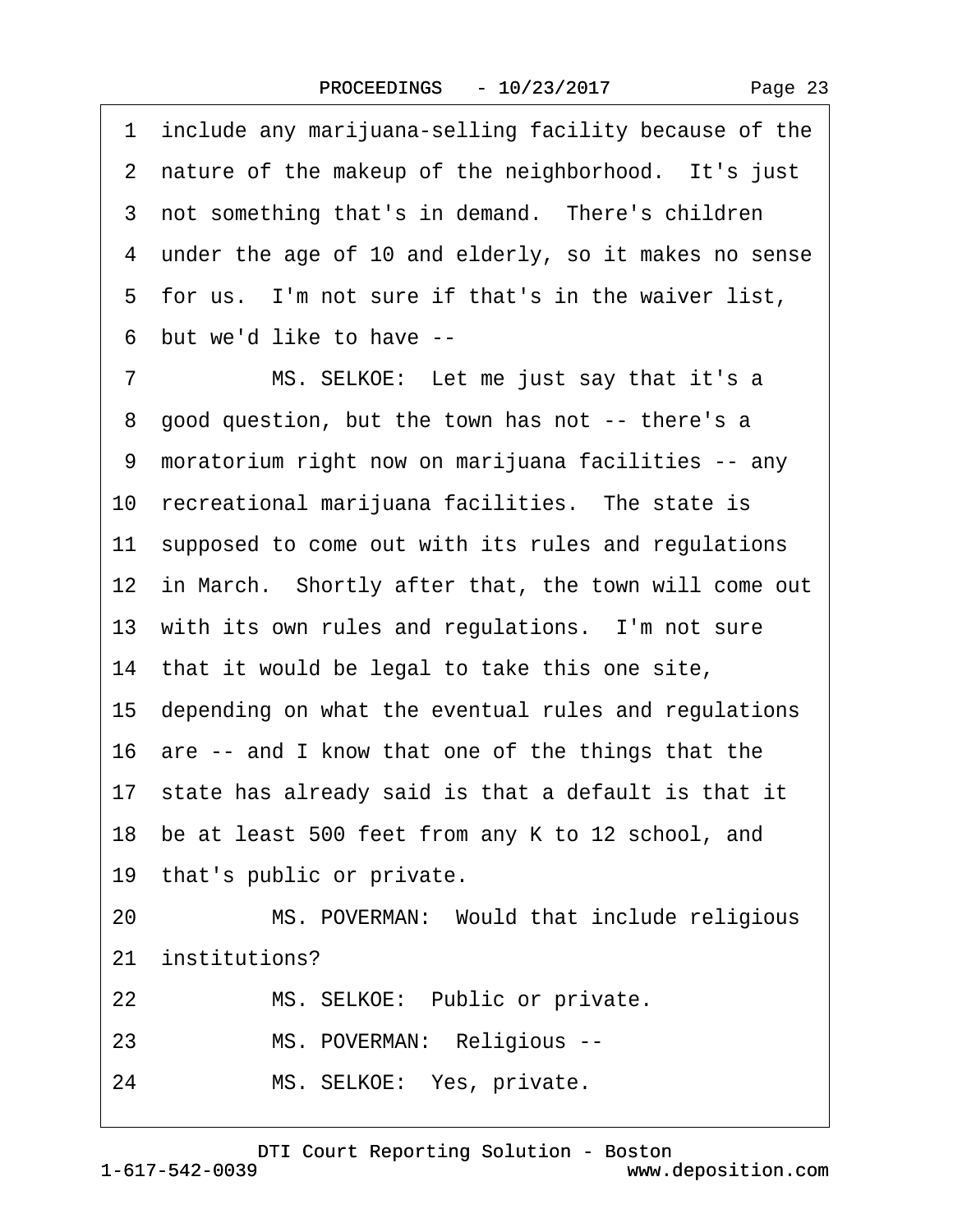<span id="page-23-0"></span>

| MS. POVERMAN: There's a nursery school.<br>1                 |
|--------------------------------------------------------------|
| MS. SELKOE: Not nursery. I didn't say<br>$\overline{2}$      |
| nursery. I said K through 12.<br>3                           |
| 4<br>MS. POVERMAN: Right. No, no. I'm sorry.                 |
| 5 There's a Hebrew school that goes up to those levels,      |
| 6 and so I'm just wondering if that would be                 |
| 7 encompassed in that. And I'm sure things have not          |
| 8 gotten perhaps sophisticated enough to answer that         |
| 9 question.                                                  |
| MS. SELKOE: Well, if you're talking about<br>10 <sup>1</sup> |
| 11 just, like, Sunday or Saturday school --                  |
| 12<br>MS. POVERMAN: Three days a week.                       |
| 13<br>MS. SELKOE: That's a good question.                    |
| 14<br>MR. HUSSEY: That comes under the heading               |
| 15 of a private school, doesn't it?                          |
| 16<br>MS. POVERMAN: That's what I would say.                 |
| MR. HUSSEY: Yeah. So I don't think we<br>17                  |
| 18 need to have -- I'm not sure it's legal for us to get     |
| 19 involved.                                                 |
| MS. POVERMAN: I don't know about that. I<br>20               |
| 21 mean, I honestly don't know the extent of our             |
| 22 responsibility. It might be appropriate to say            |
| 23 something like -- because I wouldn't want it in such      |
| 24 a location -- there shall be no -- whatever -- retail     |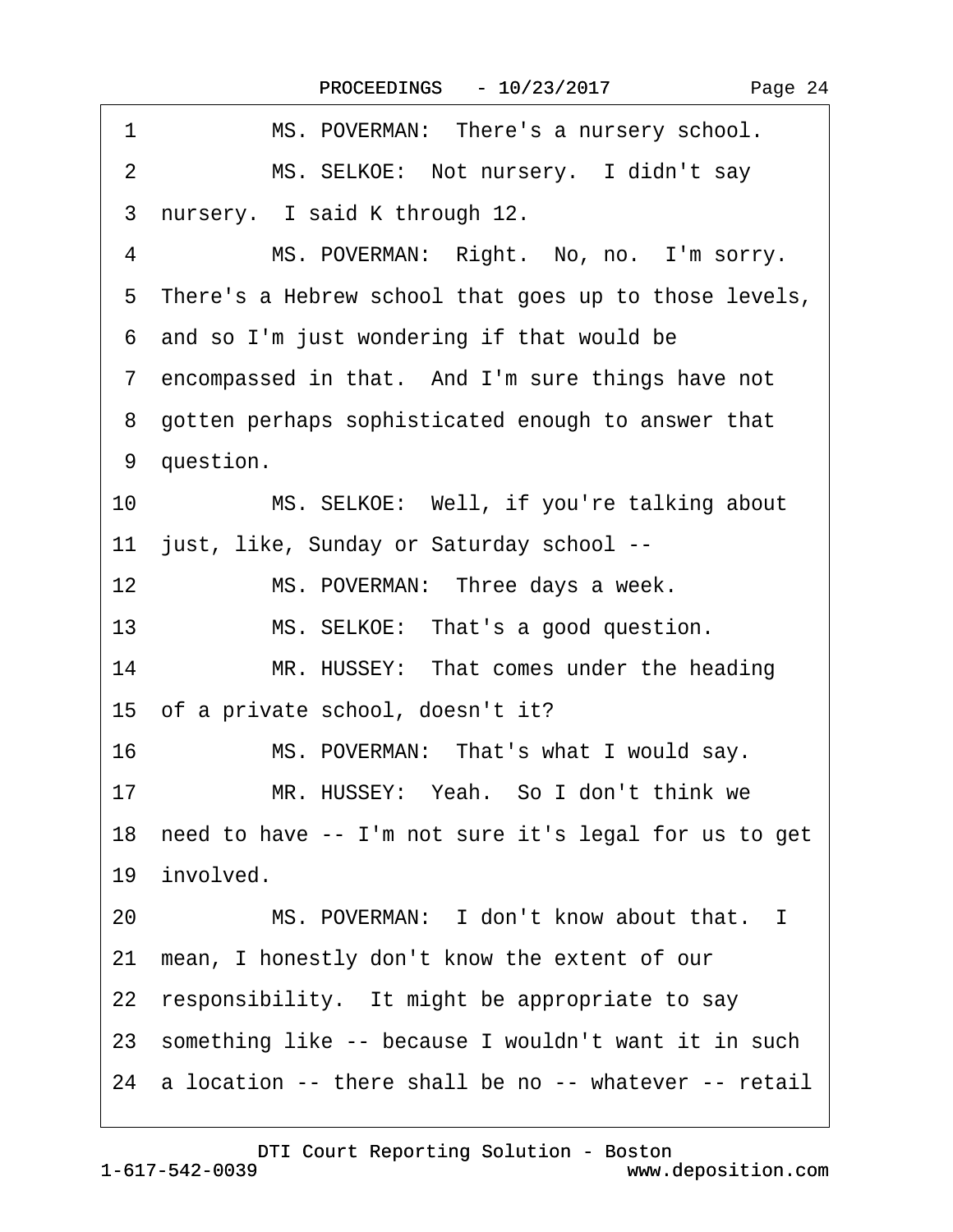| 1 sale of marijuana --                                   |
|----------------------------------------------------------|
| MS. SELKOE: You know, I think -- and their<br>2          |
| 3 attorney can address this, and maybe the applicant     |
| 4 could agree. But I'll tell you right now, I think      |
| 5 that legally -- and I'm not a lawyer, but legally      |
| 6 this could be a real problem to put this into the      |
| 7 decision. But I suppose if they agreed to it, then     |
| 8 it would be all right. After all, it is a              |
| 9 residential building. I don't think the residents      |
| 10 are going to be thrilled about it. Quite frankly, I   |
| 11 don't think anyone in this town is going to be        |
| 12 thrilled when it's near them, but the town            |
| 13 overwhelmingly voted for recreational marijuana in    |
| 14 the town.                                             |
| 15<br>MS. POVERMAN: Mr. Engler?                          |
| 16<br>MR. ENGLER: We would not be comfortable            |
| 17 with that language. We expect to be treated just      |
| 18 like any other retail location and have to go through |
| 19 the same process. I would agree with Polly. I don't   |
| 20 think singling our development out relative to        |
| 21 prohibiting a specific use is legal.                  |
| 22<br>But if -- my client hasn't made a                  |
| 23 determination of what that use will be, but whatever  |
| 24 they do or whatever tenant approaches them or         |
|                                                          |

<span id="page-24-0"></span> $\sqrt{ }$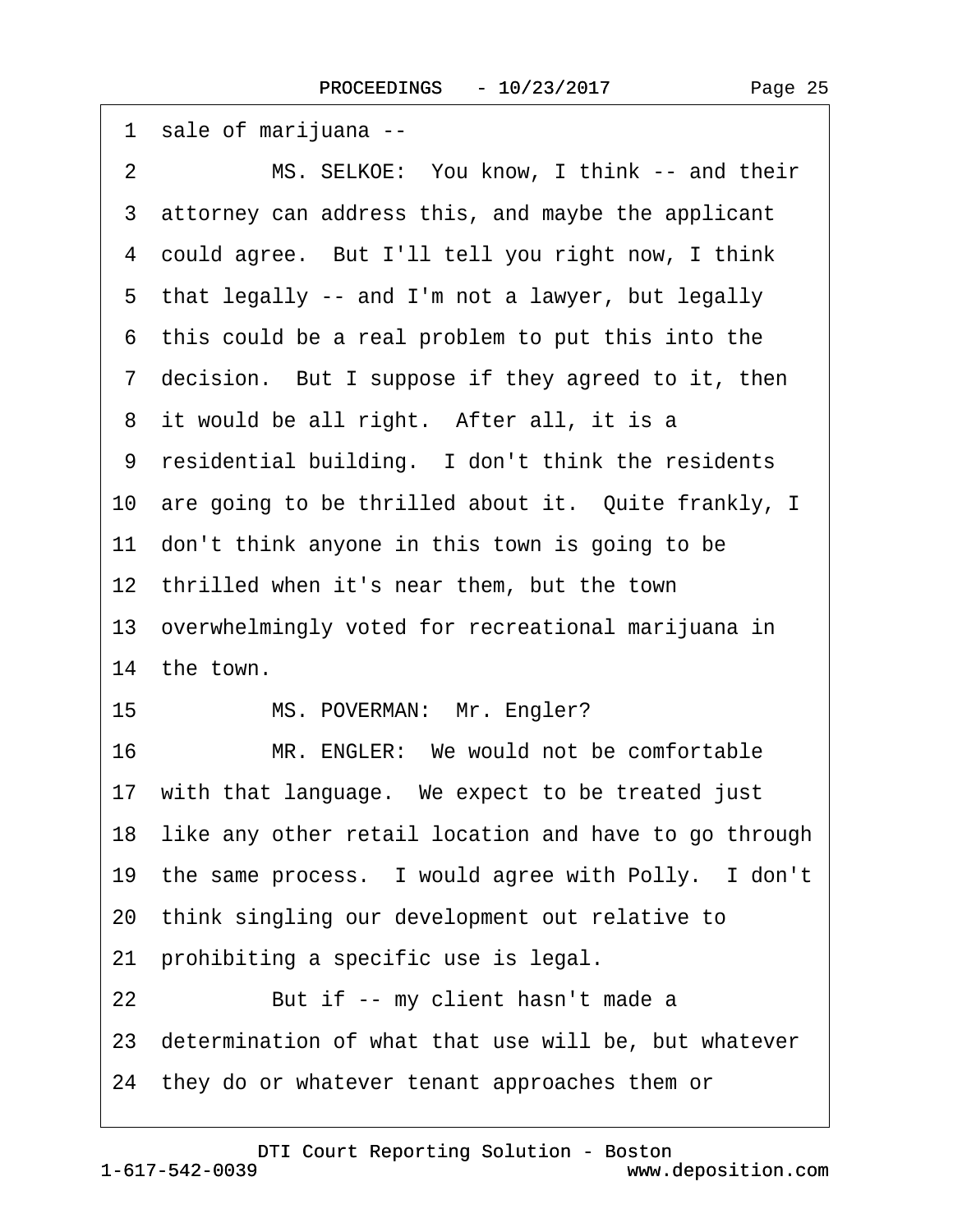<span id="page-25-0"></span>

| 1  | tenants, we will need to adhere to the town             |
|----|---------------------------------------------------------|
|    | 2 regulations and we'll have to go through that same    |
|    | 3 process, whether it be some sort of small cafe or a   |
|    | 4 retail store or whatever, a hair salon. So we just    |
|    | 5 think we should be treated the same way any other     |
|    | 6 retail space in the town would be treated.            |
| 7  | MS. POVERMAN: So 500 yards, how many                    |
| 8  | blocks is that, approximately?                          |
| 9  | MS. SELKOE: I said 500 feet.                            |
| 10 | MR. ENGLER: But why do we even need to                  |
|    | 11 talk about that? Because if that's the regulation    |
|    | 12 and we're within the distance, it wouldn't be        |
|    | 13 allowed. So I don't think --                         |
| 14 | MS. POVERMAN: I'm just curious,                         |
|    | 15 Mr. Engler.                                          |
|    | 16<br>MS. SELKOE: 500 feet -- we have some maps         |
|    | 17 that we've done to show 500 feet. I don't have them  |
|    | 18 with me, and I didn't study them before I came here  |
|    | 19 tonight because I didn't expect that question. But   |
|    | 20 there's also going to be regulations about what      |
|    | 21 zoning district it can be in. However, keep in mind  |
|    | 22 this is a commercial district.                       |
| 23 | There would be other regulations which I                |
|    | 24 just can't speak to because I don't know what -- the |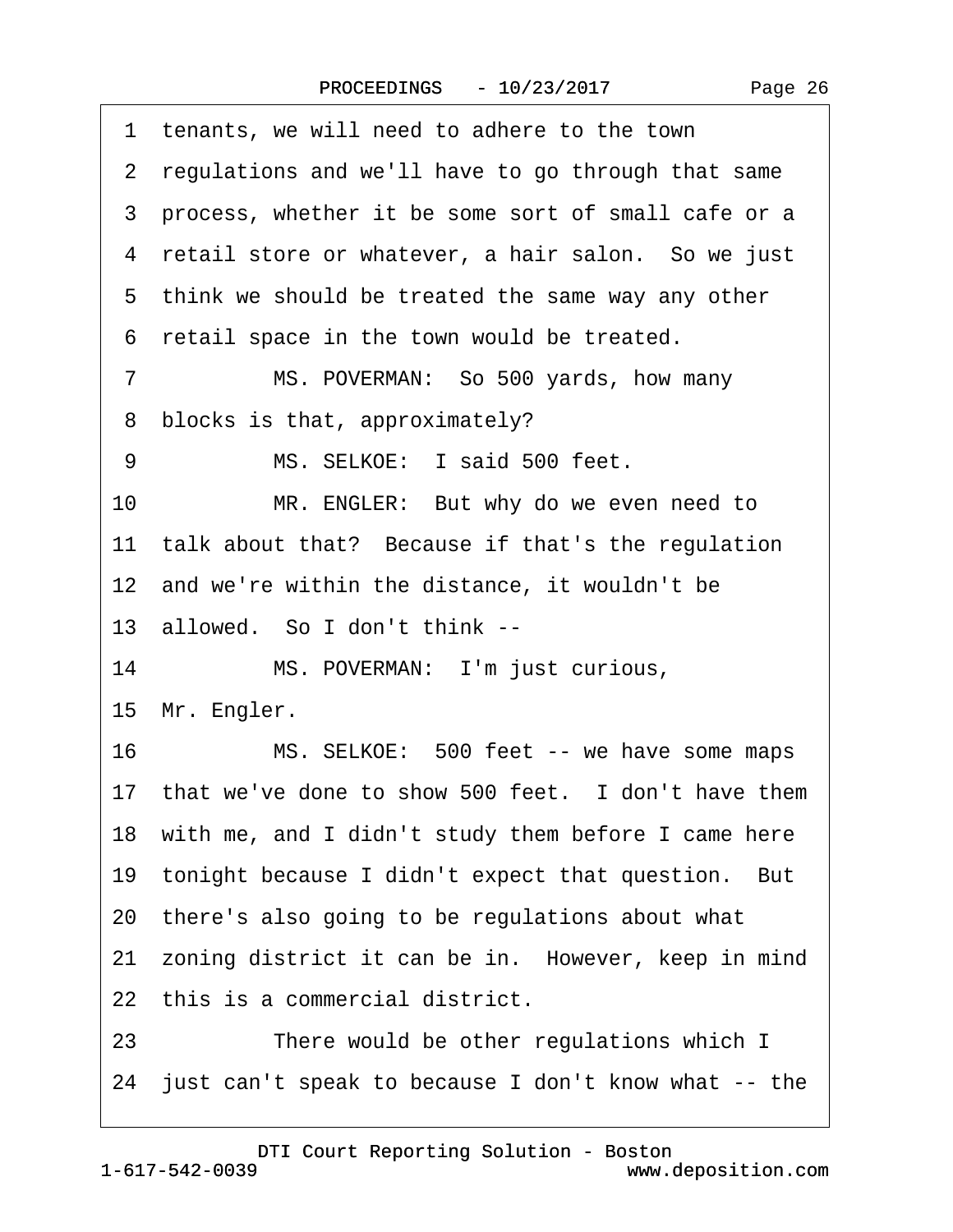<span id="page-26-0"></span>·1· town can't make those regulations until we know what 2 the state allows us to do.

3 MS. PALERMO: I might say that I believe it 4 will probably be somewhat similar to the regulations 5 covering the sale of alcoholic beverages. You have ·6· on-premise sales, you have off-premise sales, they're 7 licensed by the state, and they are within the 8 purview, to some extent, of the town zoning. But ·9· it's not for this board to conclude what the best 10 place should or shouldn't be zoned. 11 MS. SELKOE: I'll also say that there will 12 be a limited number allowed in the town. It will be 13 a certain percentage of the liquor stores. So we 14 figured out that there wouldn't be more than four or 15· five locations, and, quite frankly, I doubt there 16 would be that many.

17 MS. POVERMAN: Mr. Hussey?

18 MR. HUSSEY: Well, I repeat, I think it

19· would be not appropriate for us to limit the

20· commercial function and use of this space.

21 **If somebody wants to make a motion for us** 

22 to put that in, then we can vote on it.

23 MS. POVERMAN: Well, actually, I agree with

24 Mr. Engler's point that we can't treat this project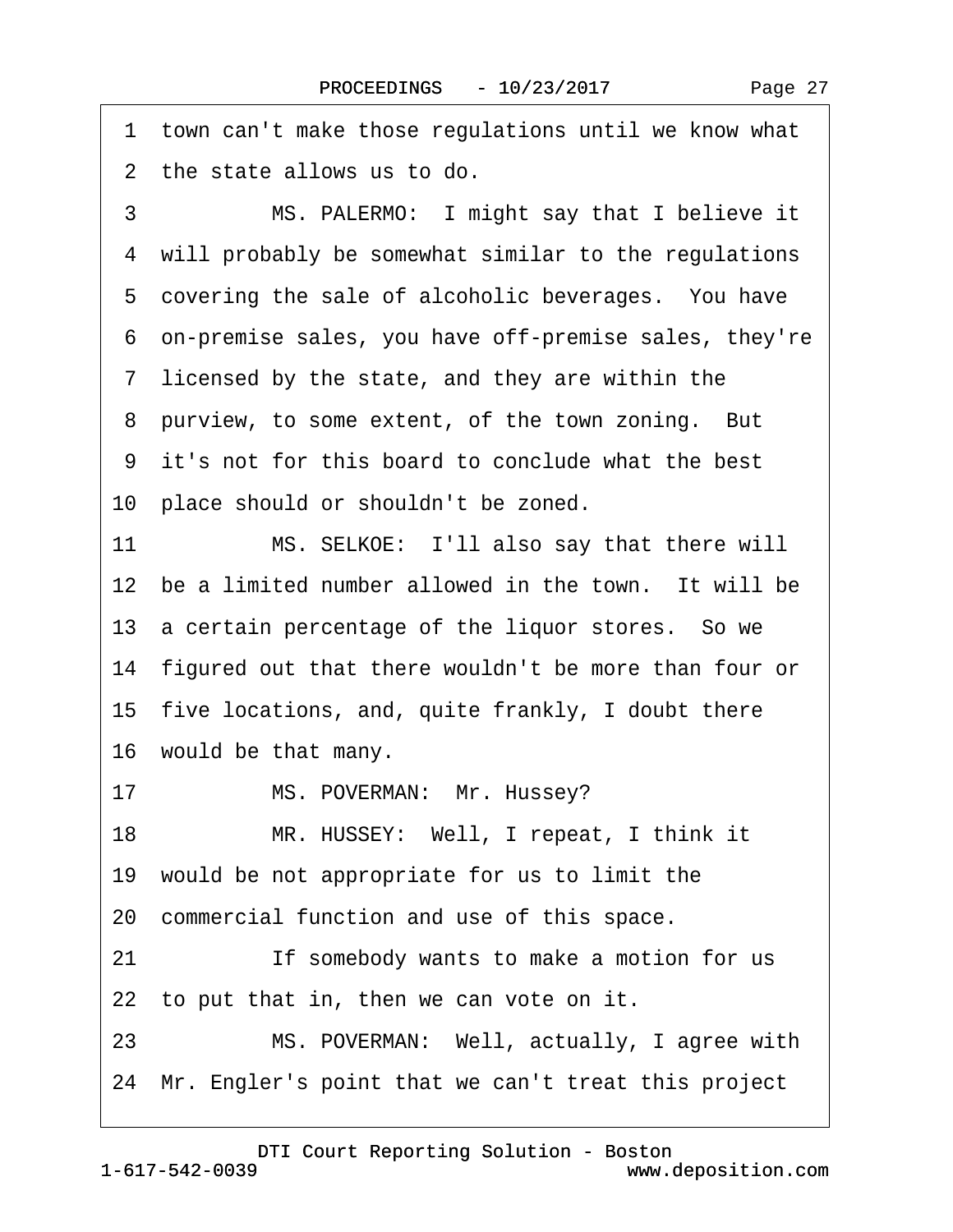Page 28

<span id="page-27-0"></span>1 any differently than any other project has been 2 handled in the town, whether 40B or 40A. 3 MR. HUSSEY: Good. 4 MS. POVERMAN: So thank you very much. 5 That was a very interesting suggestion, Mr. Rosen, ·6· and I appreciate that. 7 All right. I can't remember what we voted ·8· on. 9 MS. SELKOE: Well, Mr. Hussey was about to 10 make a motion. 11 MR. HUSSEY: I make a motion that we accept 12 the waivers -- we've done that, I guess -- that we 13· accept the conditions and the exhibits and the 14 decision and decide to approve this project. 15 MS. PALERMO: I second it. 16 MS. POVERMAN: Okay. It's unanimous. The 17 comprehensive permit is approved. 18 MS. SELKOE: And you'll have to close the 19 hearing, I guess. 20 MS. POVERMAN: At the end of this, yeah. 21 Are we all done? That's too shocking to even 22 consider. 23 Well, I would like to close this hearing. 24· We won't -- we will be seeing anybody who wants to be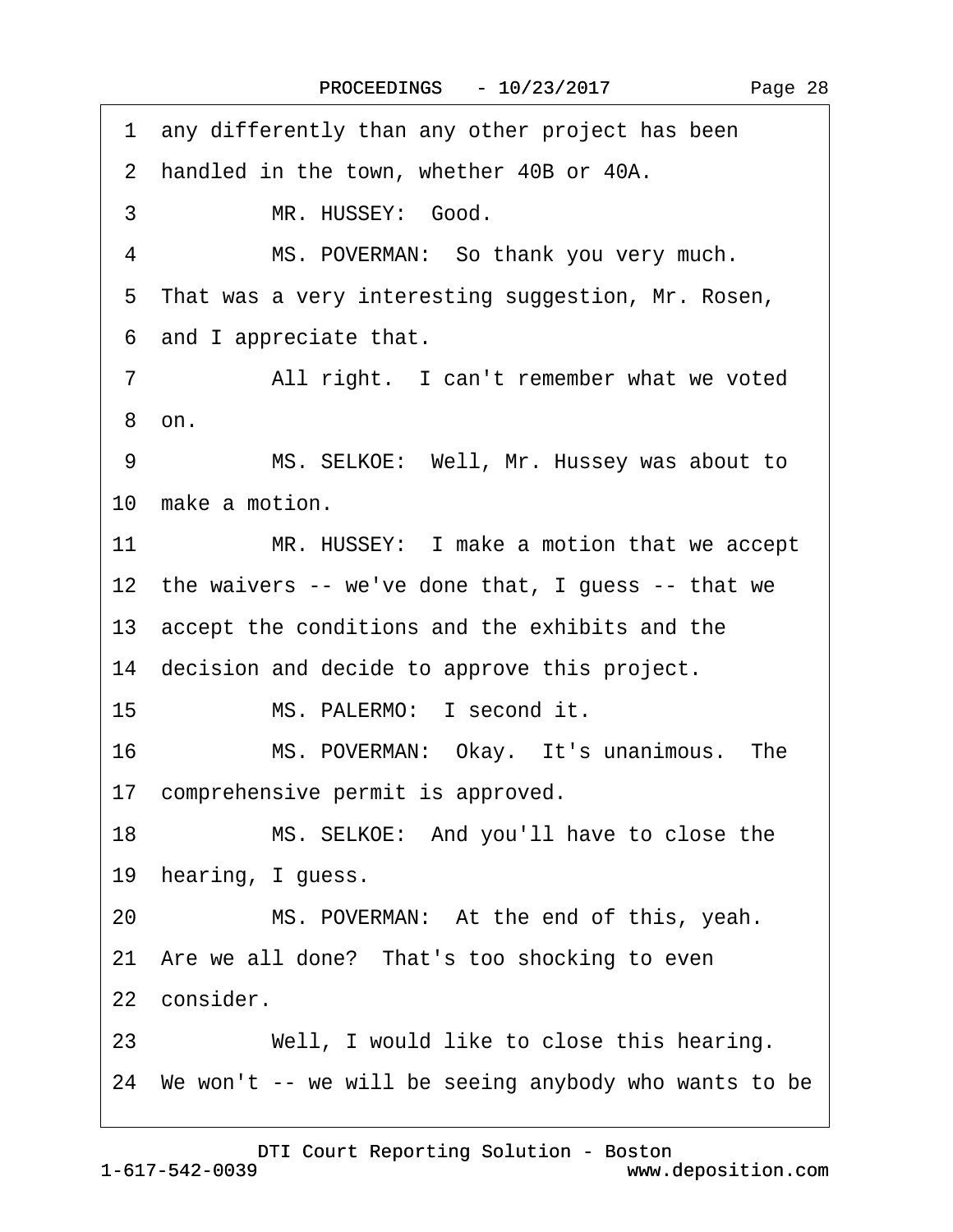|  | Page 29 |  |
|--|---------|--|
|--|---------|--|

<span id="page-28-0"></span>

| 1 seen again in terms of going through the decision. I  |
|---------------------------------------------------------|
| 2 want to thank my co-board members for their help and  |
| 3 Ms. Selkoe and her department for the incredibly      |
| 4 invaluable help as well as our court reporter who has |
| 5 patiently worked her way through many 40Bs at this    |
| 6 time.                                                 |
| In addition, the neighborhood input was<br>7            |
| 8 very important, was considered, and I want you to     |
| 9 know that everything was taken very seriously in that |
| 10 regard.                                              |
| And now it is time to adjourn and close the<br>11       |
| 12 hearing at 7:32 on October 23, 2017.                 |
| 13<br>(Proceedings concluded at 7:32 p.m.)              |
| 14                                                      |
| 15                                                      |
| 16                                                      |
| 17                                                      |
| 18                                                      |
| 19                                                      |
| 20                                                      |
| 21                                                      |
| 22                                                      |
| 23                                                      |
| 24                                                      |
|                                                         |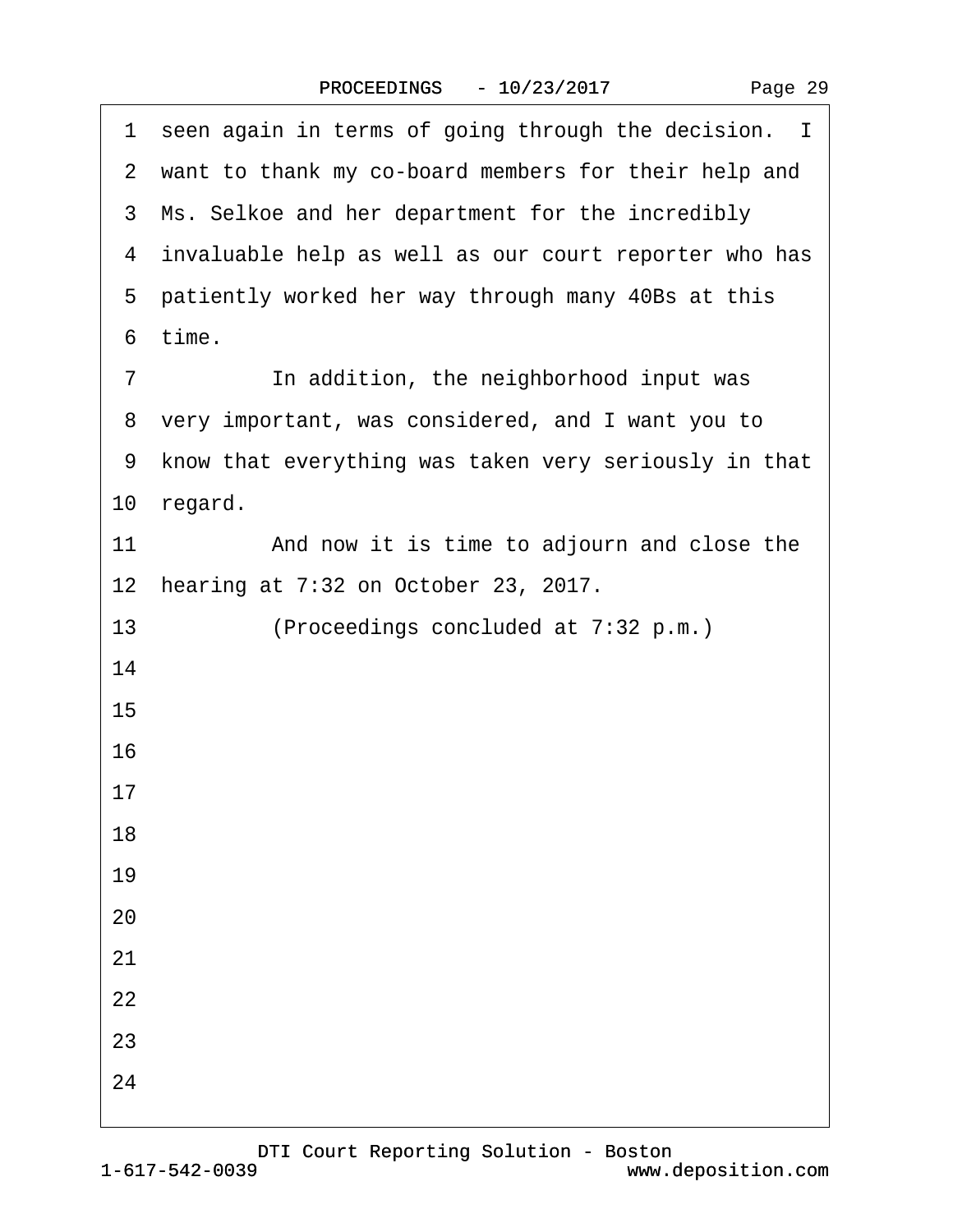| I, Kristen C. Krakofsky, court reporter and<br>1                                     |
|--------------------------------------------------------------------------------------|
| 2 notary public in and for the Commonwealth of                                       |
| Massachusetts, certify:<br>3                                                         |
| That the foregoing proceedings were taken<br>$\overline{4}$                          |
| before me at the time and place herein set forth and<br>5                            |
| that the foregoing is a true and correct transcript<br>6                             |
| 7 of my shorthand notes so taken.                                                    |
| I further certify that I am not a relative<br>8                                      |
| or employee of any of the parties, nor am I<br>9                                     |
| 10 financially interested in the action.                                             |
| I declare under penalty of perjury that the<br>11                                    |
| 12 foregoing is true and correct.                                                    |
| 13<br>Dated this 6th day of November, 2017.                                          |
| 15<br>14                                                                             |
| 15 Kristen Krakofsky, Notary Public<br>My commission expires October 25, 2024.<br>16 |
| 17                                                                                   |
| 18                                                                                   |
| 19                                                                                   |
| 20                                                                                   |
| 21                                                                                   |
| 22                                                                                   |
| 23                                                                                   |
| 24                                                                                   |
|                                                                                      |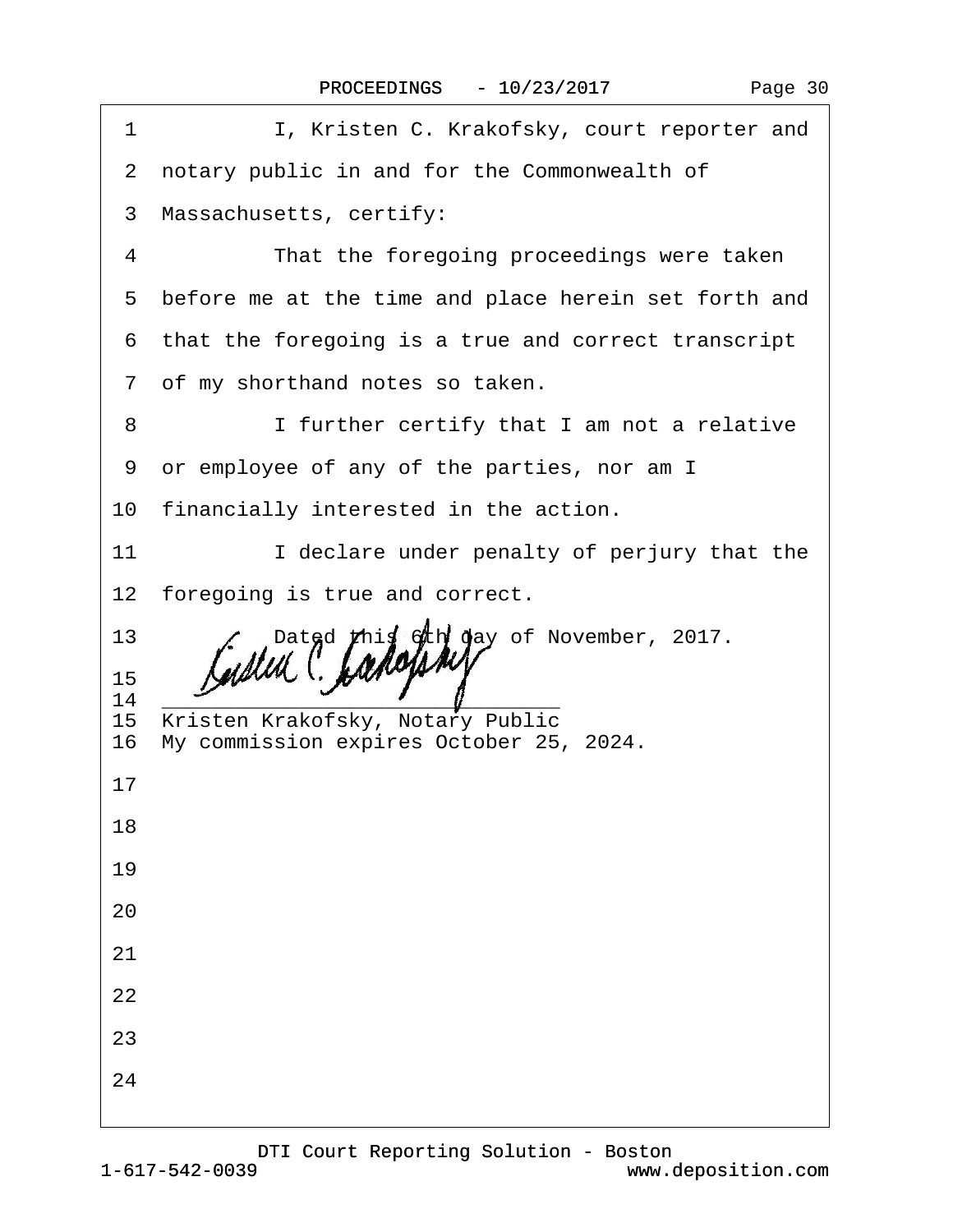#### $-10/23/2017$

| 1                              | 455<br>3:6          |
|--------------------------------|---------------------|
| 1<br>17:7                      | 5                   |
| 1,800                          | 500                 |
| 3:11 18:20,23                  | 23:18 26:7,9,16,1   |
| 1,900                          | 5:00                |
| 3:9 18:21,23                   | 14:20,22            |
| 10<br>9:8 19:9 23:4            | $\overline{7}$      |
| 12                             | 7:03                |
| 23:18 24:3                     | 3:2                 |
| 17                             | 7:32                |
| 3:7                            | 29:12               |
| 2                              | A                   |
| $\overline{\mathbf{2}}$        | able                |
| 21:2                           | 5:8                 |
| 20                             | accept              |
| 5:12                           | 18:3 21:20 22:18    |
| 2017                           | 13                  |
| 29:12                          | accepted            |
| 23                             | 3:16                |
| 20:12,19 29:12<br>23rd<br>4:23 | access<br>6:8       |
| 24                             | accessible          |
| 5:11                           | 5:19 6:10           |
| 3                              | accommodate<br>5:21 |
| 3                              | accurate<br>15:2    |
| 4:7 21:10                      | activities<br>14:24 |
| 4                              | activity<br>9:4     |
| 40                             | add                 |
| 19:21                          | 19:21               |
| 40A                            | added               |
| 28:2                           | 17:8 19:20 20:15    |
| 40B                            | addition            |
| 28:2                           | 29:7                |
| 40bs                           | additional          |
| 29:5                           | 11:8 13:2 15:13     |
|                                |                     |

address 15:24 25:3 adhere  $26:1$ adhering 13:24 ,9,16,17 adjourn 29:11 affordable  $3:8$ afternoon 18:16 21:6 age 9:8 23:4 ago 4:10.20 agree 16:14 22:4 25:4,19 27:23 agreed 18:24 25:7 22:18 28:11, agreement 16:17 21:3 ahead 19:11 air 11:11 13:9 alcoholic  $27:5$ allow 5:20 12:2 allowed 26:13 27:12 allows  $27:2$ alternative  $11:1$ alternatives  $11:2$ analysis 4:13 6:12 answer 10:7 24:8

19:15  $12:3$ anybody anymore 17:22 anyone's  $10:6$  $22:11$ appeals 20:16 apple  $14:9$ apples  $15:1$ applicant  $25:3$  $21:6$ 25:24 approval 28:14  $17:12$  $4:7$ 

20:19 answers

anticipation

8:20 10:4 28:24

apologize

3:14 12:5 15:11 18:24

applicant's

appreciate 12:12 15:4 28:6

approaches

appropriate 11:19 13:19 18:24 21:22 24:22 27:19

20:2,13,15

approve

approved 8:10 28:17

approximately 14:20 26:8

arborist

architect

area

answered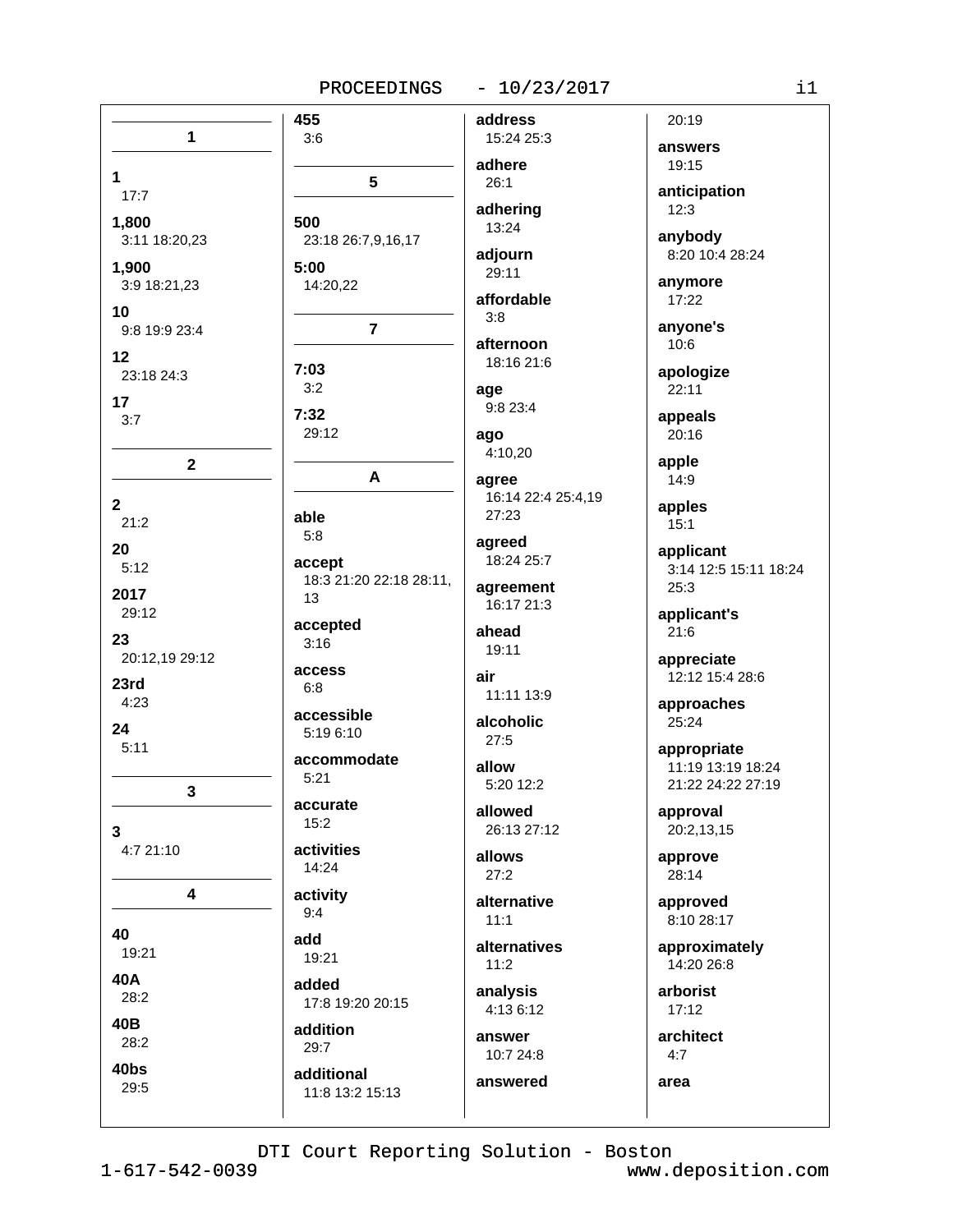## 7:15 9:23 10:15 asked

10:24

attached 16:24 17:6

attachment  $21:2.9$ 

attenuation  $13:3$ 

attorney 18:11 25:3

audible  $10.5$ 

audience  $8:20$ 

 $\mathbf{B}$ 

back 10:12 18:18

bank  $5:16$ 

barrier 19:9.16

**Bartash**  $4.67.10$ 

bases  $6:15$ 

basis  $11.12$ 

behalf 15:11

**believe** 

 $27:3$ 

best  $27:9$ 

beverages

 $27:5$ 

bit  $5:12$ 

**bite**  $14:8$ 

blocks

 $26:8$ 

9:15 12:14,17,19 14:4 15:5 20:16 22:17 27:9 buffer

 $10:14$ 

board

buffered 10:17

build 12:22

building 6:22 8:9 15:6,15,21,23 16:2,9,10 17:24 20:2 22:24 25:9

businesses  $22:23$ 

bylaw 10:22 11:4 13:24 15:21 17:10

### $\mathbf{C}$

cafe 26:3 can't 15:1 26:24 27:1,24 28:7 car

6:7 14:14 car-turning

 $6:6$ cars 13:8 14:15,17

case  $20:15$ 

cases 10:9.10

catty-cornered  $9:11$ 

caused  $4:4$ caveat

17:19 center

 $5:4$ 

certain

12:2 27:13

certainly

 $-10/23/2017$ 

Chairman  $22:9$ 

11:20

Chairwoman  $4:8$ 

chance  $18:12$ 

change 8:5,14 9:2 16:15

changed 3:10 6:20

changes

7:21 19:4 21:4,7 children

 $9:723:3$ **Chris** 

19:18 21:18

circle  $5:6$ civil

4:14 5:23 clear

16:20

clearly  $4:1$ 

client 13:15 25:22

clients 18:11

close 28:18,23 29:11

closed 13:6

closer  $5:37:15$ 

co-board  $29:2$ 

coincide  $6:18$ 

collection 10:15

column  $6:23$ 

come 3:24 6:7 12:17 23:11,12

comes 15:22 24:14

comfortable 12:13,18,20 14:4 25:16

coming  $6:4$ 

comment 11:9 12:6 15:12 22:16, 23

comments 12:12 16:6 18:13 22:14

commercial 10:20 26:22 27:20

commissioner 15:15,22,23 16:2,9 17:24 20:3

comparatively  $13:10$ 

compare  $15:1$ 

comparison 4:9 14:23

compliance 15:6

comprehensive 3:4,5 22:18 28:17

concern 9:13 11:12 15:14

conclude  $27.9$ 

concludes  $7:21$ 

concrete 19:20 20:6

condition 8:12 16:8 19:8 20:11

conditions 3:18 16:18 21:20 22:19 28:13

consider  $28.22$ 

considered 20:14 29:8

DTI Court Reporting Solution - Boston

 $1 - 617 - 542 - 0039$ 

www.deposition.com

 $i2$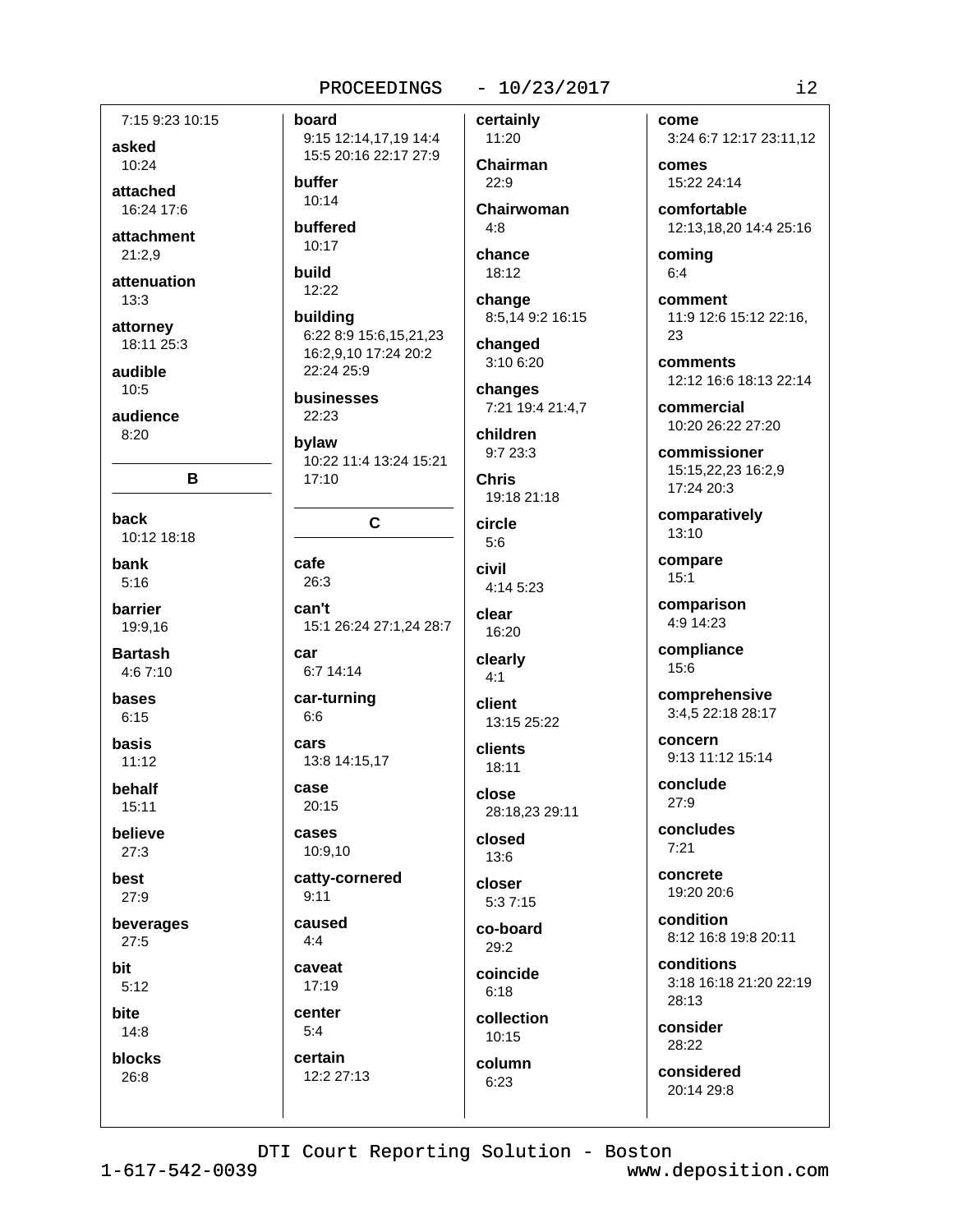cutout

 $6:23$ 

#### $-10/23/2017$

 $13:18$ 

construct  $3:7$ 

coordinate  $4:15$ 

copies

18:17 copy

 $21:5$ 

corner 5:2 6:23 7:15

correct 11:5,6 19:15,19

correctable 16:8,10

corrected  $20:9$ 

cost  $13:2$ 

couple  $9:714:12$ 

course  $20:1$ 

court  $4:229:4$ 

covering  $27:5$ 

covers

 $22:7$ creating

10:18

crossing  $6:14$ 

**CUBE** 

 $4:7$ 

curb  $5:9.10$ 

curious

 $26:14$ 

current 3:6 18:17

cursor  $5:6$ 

cut  $5:9,11$  cutouts  $6:3$ didn't D difference **Danesh**  $3:5$ dated  $4.23$  $28:1$ davs 24:12  $20:3$ deaden  $9:22$ dealing  $14:1$  $17:3$ decide 22:2 28:14 13:11,13 decides  $22:17$ decision 3:17 11:21 16:15 17:7, 13 18:8,14,15 19:2 21:20 22:18 25:7 28:14 **Ditto**  $29:1$  $8:7$ default  $23:17$ definitive  $17:13$ demand doina  $23:3$  $4:24$ demonstrated don't  $14:6$ 13:22,24 15:19 16:14 demonstrates 18:1 21:17 24:17,20,21  $6:7$ department door 14:7 16:10 29:3  $11:23$ depending 23:15 15:10,19 designed  $11:13$  $27:15$ determination draft 25:23 18:17

development 9:1 25:20

22:2.4 24:2 26:18.19

8:13 17:8

different 7:8 13:22 20:6

differently

director

disagree  $12:13$ 

disrespectful

disruptive

distance 9:8 26:12

district 26:21.22

document 22:19

doesn't 3:17 13:10 14:15 24:15

8:14,18 9:20 11:3 12:23

## 25:9,11,19 26:13,17,24

**DOPAZO** 

doubt

drainage  $8:6$ 

driveway 4:11 5:1,8,22,24 6:2,18  $7:48:5$ 

#### E

effective  $9:24$ 

either 5:18 6:2.4

elderly  $23:4$ 

elevation  $6:227:2$ 

eliminated 17:15.17.18

emailed 19:18,19

emanate  $12:2$ 

emanating  $9:22$ 

enclosed 10:12 11:9,14,23

encompassed  $24:7$ 

ended 4:24 5:19

enforced 10:23

engineering 4:14 5:23 20:3

**Engler** 12:10 13:15.21 14:23 18:11 25:15,16 26:10, 15

Engler's 15:12 27:24

entrance 3:15 17:14

entry 4:11 5:1,18,22 7:4,12

evening

DTI Court Reporting Solution - Boston

determine

 $1 - 617 - 542 - 0039$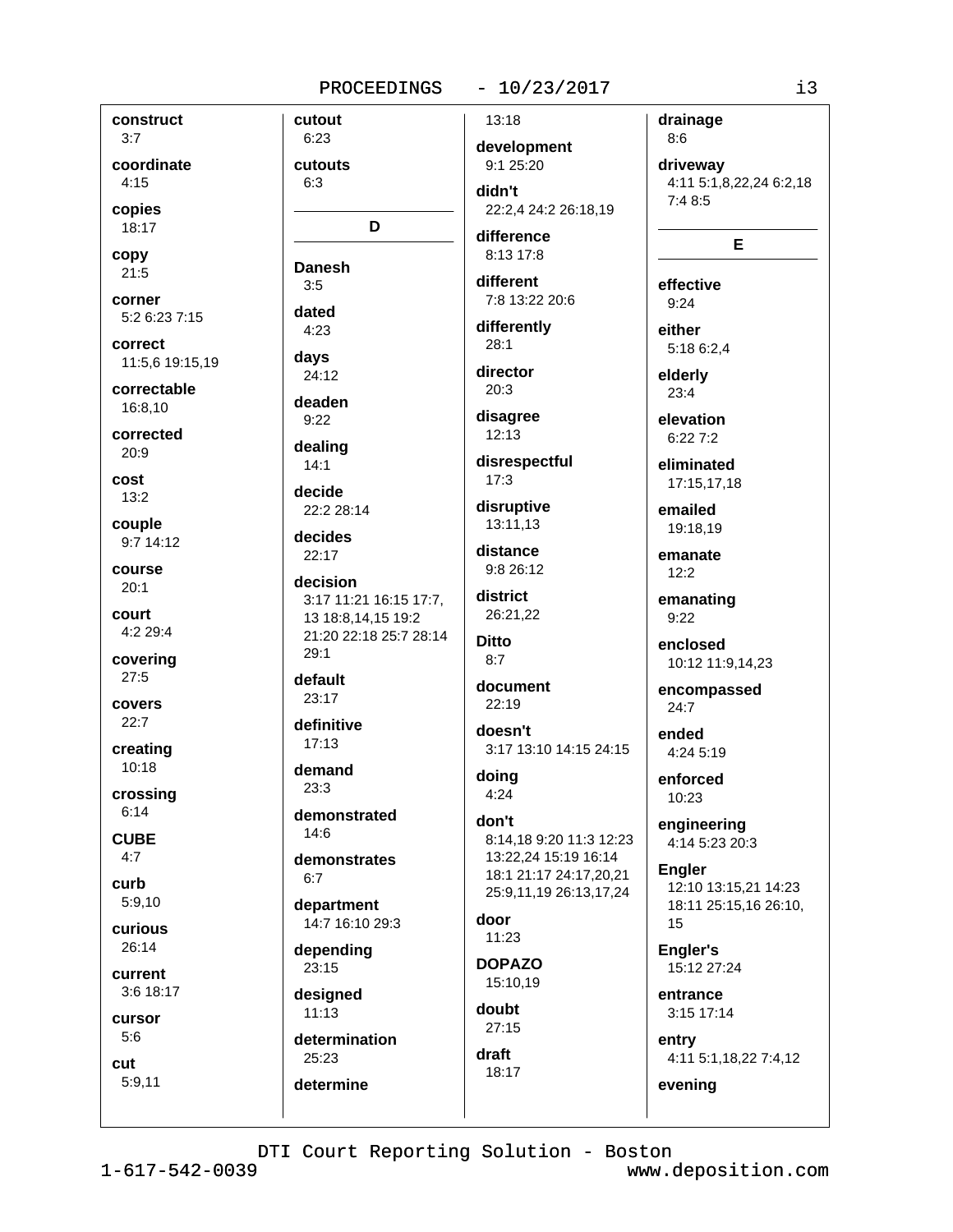figure

 $11:5$ 

figured

 $27:14$ 

 $3:168:9$ 

4:3 20:18

14:15 27:15

final

first

five

#### $-10/23/2017$

 $4:6$ eventual 23:15 everybody 8:23 **Exactly** 19:24 **Exhibit** 17:7 21:10 exhibits 28:13 existing 4:12 5:5,9 6:3 7:18 exit  $6:9$ expect 25:17 26:19 expensive  $9:24$ expert 19:22

extended  $7:14$ 

extent 24:21 27:8

F

faces  $7.3$ 

facilities 23:9,10

facility

 $23:1$ 

fair

14:23

18:23

far  $5:2$ 

feel 4:17 11:19 13:4

feet 3:9,11 5:11,12 18:21

23:18 26:9,16,17 felt

flip-flopped  $7:7$ floor 6:16,19 19:20 20:6 follow  $15:12$ font  $20:6$ four  $3:827:14$ frankly 25:10 27:15 free  $4:17$ function 27:20 further  $9:4$ garage 3:15 4:4 5:2,4 6:7,8,9, 12,13 7:5 9:2,14,20 10:8,12 11:9,10,22 12:3,24 13:3,6,8 14:13, 18 17:15 garages 11:14,16 general  $3:13$ qenerated  $12:16$ Geoff 12:10

G

**Gilbert** 15:10,19 gives  $5:12$ ao 3:15 4:8 16:17 17:5 18:8 19:3,11 22:24 25:18 26:2 qoes 16:21 24:5 going 3:3,13 15:14 25:10,11 26:20 29:1 good 4:6 15:7 20:22 23:8 24:13 28:3 qotten 18:18 24:8 grant 22:17 granting 12:20 arated  $11:23$ gray  $6:1$ great 13:4 19:3 ground 6:16,19 19:20 20:6 guess 28:12.19 н hair  $26.4$ handled  $28:2$ hands

15:15 hang 9:17,19 hanging

16:22

happening  $8:15$ happens 20:12 **Harvard**  $3:6$ hasn't 25:22 hate  $11:2$ heading  $24:14$ health

 $15:6$ heard 10:11 22:13,15

hearing

3:4 12:15 16:22 17:3 21:11,12 28:19,23 29:12

**Hebrew** 24:5

help 9:21 29:2,4

helpful  $12:7$ 

here's

 $7:12$ hi

8:23 14:10 22:22

highlight  $19:7$ 

home 14:13

honestly 24:21

hope 12:17

hopefully 14:15

house 9:9.10 12:23

houses'

 $9:7$ 

DTI Court Reporting Solution - Boston

 $1 - 617 - 542 - 0039$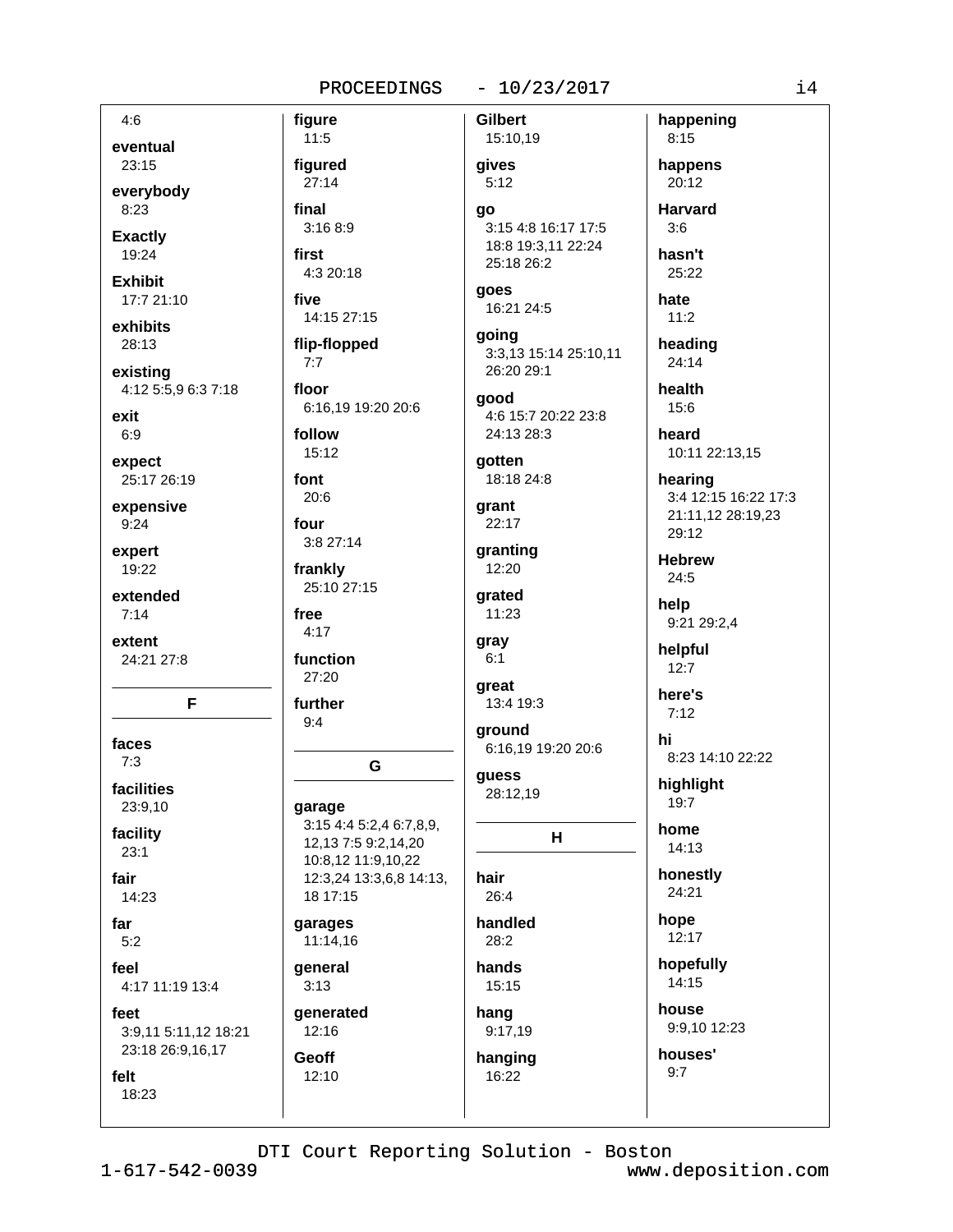#### $-10/23/2017$

hovering **installer** kind Leno 12:17 14:16  $5:6$ 6:1,4,14 9:17 17:19 installing let's **Hussey** know 7:14 10:11.23 11:3.12 16:21 8:2,16 16:5,7 18:3  $9:16$ 20:18.22 21:19 22:8.12. 12:3 13:22,23 14:5,19 institutions lettina 13 24:14,17 27:17,18 18:9 23:16 24:20,21 23:21 14:10 25:2 26:24 27:1 29:9 28:3,9,11 interesting level knowledge 28:5 7:20 12:2.18  $\mathbf{I}$  $10:6$ invaluable levels  $29:4$  $24:5$ **PLL** L 4:15 11:20 25:4 27:11 involved licensed 24:19  $27:7$ **I'M** landscaping 8:23 9:15 12:24 14:22  $7:15$ issuance **lifts** 16:16,21 18:10 19:10  $20:20$ 10:12,15 language 23:5,13 24:4,6,7,18 13:17,22 15:13,18,20 issue limit 25:5 26:14 16:3,19 18:20 19:1 14:7 16:22 18:19 20:12  $27:19$ **I'VE** 20:14 21:23 25:17  $22.16$ limited 10:9,10 11:16 Lark **issues** 15:18 27:12 identified 7:23 21:15  $18:2$ **limits** 5:5,17 latest it's  $13:17$ identify 18:17 5:3 6:12 8:16 10:17  $3:24$ line 11:22 13:6 14:22 15:2 law  $6:17:1$ 16:3.10 18:6 20:1 23:2. important 21:11 7 24:18 25:12 27:9 liquor 29:8 lawyer 28:16  $27:13$ improve 25:5 its list  $6:24$ layout 5:11 23:11,13 3:16 16:23 17:6,9,17,23 include  $3:15$ 18:4 23:5 23:1.20 leave J little including 11:21 5:12 20:24 3:8 13:19 15:17 Jay leaving live  $14:16$ incorporate 15:15 8:24 9:7 18:13 **Jennifer** left living incorporated 15:10 4:19 16:22 12:21,24 19:1 21:5 jogs left-hand local incredibly  $5:17$  $6:2$ 13:23 29:3 legal location K 21:10 23:14 24:18 industry 4:15 5:8.9.24 6:4.19  $11:18$ 25:21 7:13 8:6 9:3 19:19 Kate 24:24 25:18 initially legally 18:23  $11:13$  $25:5$ **locations** keep 10:8 27:15 input length 26:21 29:7  $12:15$ longer keeps  $6:22$ inside lengths  $9:3$  $9:19$ 13:4 look 14:7 19:8 22:1

DTI Court Reporting Solution - Boston

 $1 - 617 - 542 - 0039$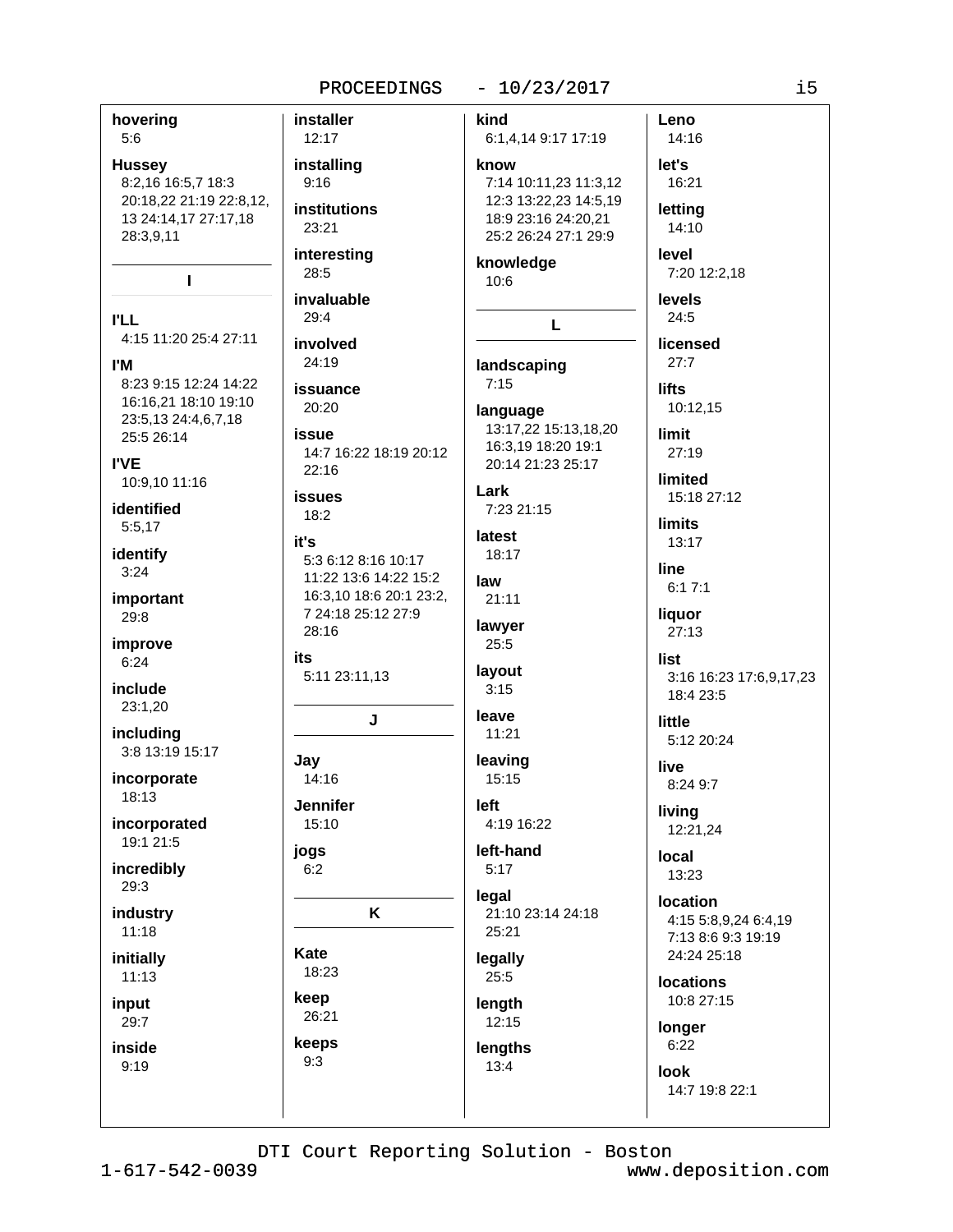# 4:20 6:16,21 7:2

**looks**  $21:13$ losina

looking

 $5:15$ 

lot 12:14 14:17

louder 13:10

M major-impact 10:10

makeup  $23:2$ 

management  $6:17$ 

maneuver  $6:10$ 

maneuvering  $5:21$ 

maps 26:16

**March** 23:12

marijuana 23:9,10 25:1,13

marijuana-selling  $23:1$ 

**Mark**  $8:23$ 

mean 8:11 13:10,21 18:14 24:21

measure 15:22

mechanic  $13:8$ 

mechanical  $11:12$ 

meet

10:22 11:4 14:1

meeting 10:23 meets  $21:11$ members 29:2 mention  $9:12$ mentioned  $4:89:6$ middle  $7:4$ millimeters 19:22 mind 13:7 26:21 minor 20:24 minute  $21:22$ minutes 21:24 mitigation 13:19 21:23 modification 20:13.15 modified

 $20:18$ 

moratorium  $23:9$ 

morning 19:18

motion 27:21 28:10,11

move 17:13 18:3 21:19

moved 7:4,16 17:14

multiple  $17:1,21$ 

naturally

10:17

N

 $-10/23/2017$ 

nature

23:2 near 25:12

necessary 15:20

need 16:11 24:18 26:1.10

needs 16:19

neighborhood

neighbors

never

4:15 5:8,21,24 6:18 8:5

niaht 14:20.22

nine  $3:12$ 

nit  $20:5$ 

```
noise
9:14 10:22 11:4,14
13:17 14:21 15:7,21,22
21:23
```
noises  $9:22$ 

noisv  $14:14$ 

 $6:22$ 

 $4:24$ 

6:16 7:3 21:10

11:9 14:3,13 27:12

nursery  $24:1,2,3$ 

7:16 13:12 23:2 29:7

 $9:13$ 

10:10 17:2

new

northeast

note

notice

number

 $27:6$ Oh 18:10 okav 13:2 14:8 19:3,24 20:8 21:8 28:16 on-premise  $27:6$ open

 $\Omega$ 

**October** 

4:23 29:12

off-premise

11:10,22,23,24 13:9,15  $21:12$ 

opening 7:5 21:11

openings  $11:10$ 

operation 14:20

opportunity  $14:11$ 

option 15:16 16:3

oranges  $15:1$ 

order 5:20 21:14

ordinance 14:5 22:7

originally  $7:6$ 

outside  $17:5$ 

outstanding 18:2

outvoted  $22:10$ 

overwhelmingly

 $25:13$ 

owner

15:24

DTI Court Reporting Solution - Boston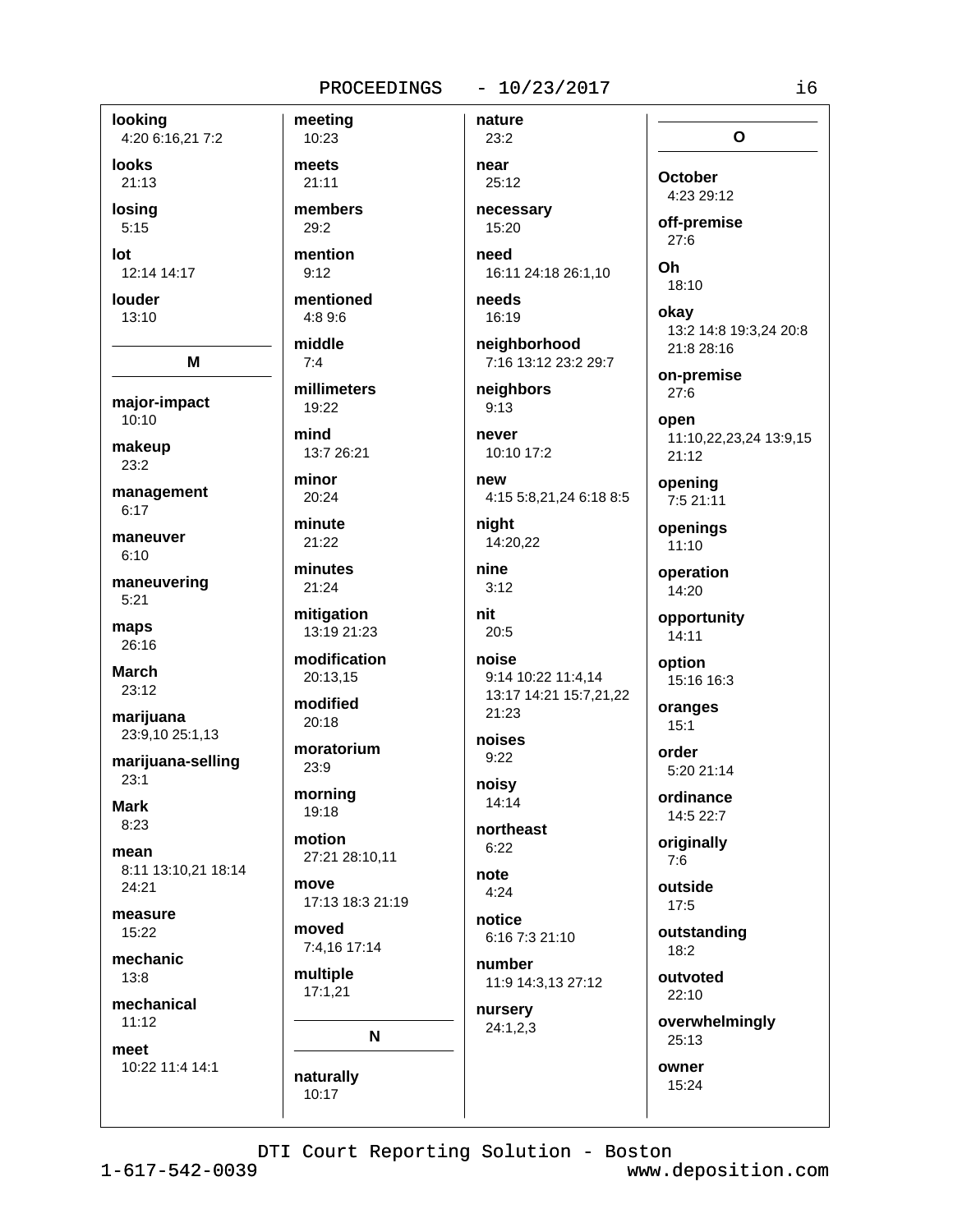#### $-10/23/2017$

P

p.m.  $3:2$ 

package 4:22 17:7

**Palermo** 8:1 10:14.17 16:13.14 18:5 21:17 22:2,6 27:3 28:15

panels 9:16.18 10:7 11:17 13:20 16:1

papers  $3:18$ 

parking 3:15 4:4,9 5:15 11:12 14:13,24

part 4:21 9:5 13:5 16:16  $17:17$ 

parties  $17:1,21$ 

patiently 29:5

people 12:22

percentage  $27:13$ 

perfect 13:11 19:24 20:17

permit 3:4,5 8:9 22:18 28:17

pesky  $4:5$ 

**Peter**  $4:6$ 

pictures  $9:17$ 

place 16:18 21:23 27:10

placed 7:6 11:13

placement 19:15

plan 4:9,19,20,22 5:23 6:6, 17,197:22

planning 13:18 14:7

plans 4:15 8:9

point 4:18 16:6 21:16 27:24

points 14:12

**Polly** 8:4 13:16 25:19

portion  $6:24$ 

position  $6:18:5$ 

possible 6:10 16:1

possibly 13:20

Poverman 3:3.11.23 4:8 7:8.23 8:3,14,18 10:3,6,13,16, 19 11:7 12:7 13:14 14:8 15:9,17 16:5,13,16 17:2 18:6, 10, 15 19:3, 7, 10, 14,24 20:5,10,17 21:8, 13, 18, 21 22: 4, 10, 15 23:20,23 24:1,4,12,16, 20 25:15 26:7.14 27:17. 23 28:4.16.20

present  $3:14$ 

presentation 4:4 12:18

presented 21:20

preserving  $7:18$ 

pretty 8:16 10:11

private 23:19,22,24 24:15

probably 14:16 27:4 problem 16:8 17:3 18:1 21:7 25:6

proceedings  $3:14:1$ 

process 12:15 25:19 26:3

prohibiting 25:21

project 4:7 9:11 27:24 28:1,14

property  $15:24$ 

proposal  $3:7$ 

proposing 4:21 14:24

protection  $17:10$ 

provides  $11:18$ 

public 12:15 22:13,16 23:19, 22

purpose  $9:19$ 

purview 11:20 27:8

put 12:23 16:1,11 21:23 25:6 27:22

putting  $13:3$ 

Q

question 8:3 19:15,18 20:19 23:8 24:9,13 26:19

questions 4:17 7:24 8:19,21

quickly  $4:16$ 

quiet  $9:22$  quite 9:24 25:10 27:15  $\mathsf{R}$ 

raise  $14:12$ raised 20:12

real  $25:6$ 

really 4:16 8:17 14:22 15:2

rear  $6.8$ 

reason

5:15 16:15 reasonable

 $15:2$ 

rebut  $14:11$ 

received 18:17

recollected 18:22

record

4:23 12:10

recourse 14:2,3 16:9

recreational 23:10 25:13

red  $5:5$ 

reducing  $5:11$ 

reflectivity  $9:21$ 

regard 29:10

regarding  $15:7$ 

> regulation 26:11

regulations 15:7 23:11,13,15 26:2,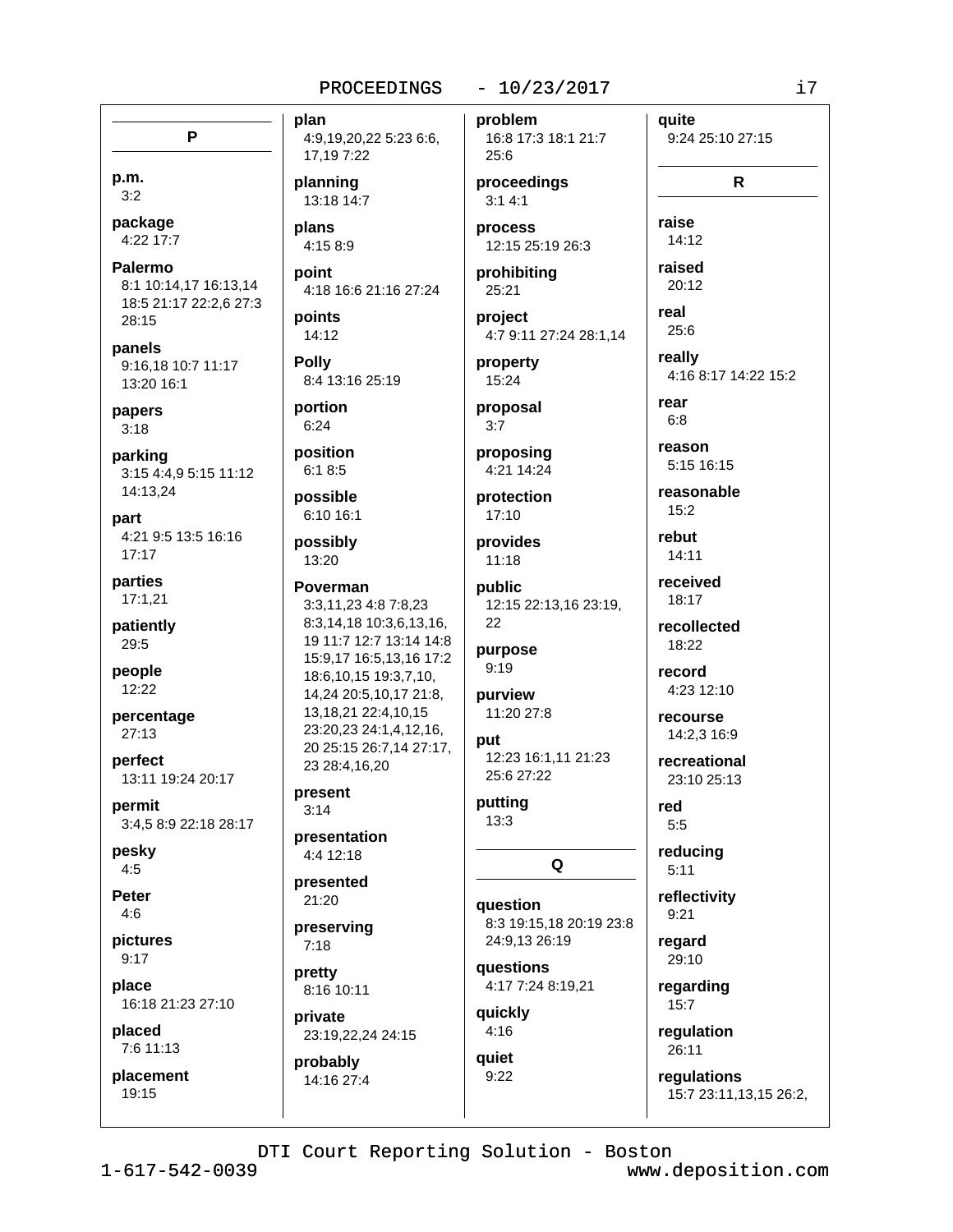#### $-10/23/2017$

20,23 27:1,4

regulatory

 $21:3$ 

relation  $4.12$ 

relative 13:11 25:20

religious

23:20,23

relocated 4:11 6:18

relocating  $5:19$ 

relocation  $8:15$ 

remain 5:8 11:15

remedy 15:24

remember  $28:7$ 

removed 4:13 6:24

removing  $5:20$ 

rental  $3:7$ 

reopen  $3:4$ 

repeat  $27:18$ 

replacement  $21:3$ 

reporter  $4:229:4$ 

requested  $3:5$  17:18

require  $8:15$ 

required 14:2 20:16

requirement 12:21 13:1

3:7 9:5 11:24 25:9 residents 25:9 respect

residential

15:13 response

 $10:5$ 

responsibility 24:22

result 5:14 6:13

retail 3:12 18:19 24:24 25:18 26:4,6

reusing  $5:10$ 

review 18:12 20:2 21:22

reviewed 8:7,10 17:23

reviewing  $3:19$ 

revised 3:14 4:4 7:12

right 3:3 4:3,20 6:4 8:18,24 10:13,16,19 16:20 20:21 22:10 23:9 24:4 25:4,8 28:7

right-hand  $5:2.77:6$ 

#### room  $10:18$

Rosen 8:22,23 11:7,8 12:8,9 14:9,10 21:24 22:11,21, 22 28:5

Rosen's  $12:12$ 

rules 23:11,13,15

 $\mathbf{s}$ 

safety

sale 25:1 27:5 sales  $27:6$ 

15:6

salon  $26:4$ **Saturday** 

24:11 saw

 $17:9$ 

saying 16:21 17:11 22:12 school

23:18 24:1,5,11,15 **SEB** 

12:11

second 18:5 28:15

**Secondly** 14:18

**See** 3:16 5:1 6:1,5 7:14,17

8:14 16:11,14,18,21 20:18 21:22

#### seeing 28:24

seen 6:13 11:16 29:1

**Selkoe** 

3:10.21 8:8 10:9.20 12:5 16:23 17:6,22 18:8,14,16 19:6,8,12,17 20:1,8,11,21,23 21:9 23:7,22,24 24:2,10,13 25:2 26:9,16 27:11 28:9.18 29:3 semantics  $13:5$ send  $21:5$ sense  $23:4$ sensibly 13:16

29:9 service  $11:18$ setback  $7:16$ shift  $5:14$ shifted  $5:37:5$ 

sentence

seriously

20:19

shocking 28:21

shop  $13:8$ 

**Shortly** 23:12

shouldn't  $27:10$ 

show 4:9 6:9 26:17

showing  $6:12$ 

shows  $5:24$ 

side 5:7,17,18 6:2,11 7:6 10:20 11:24

sight  $6:24$ 

significant 20:14,24

similar  $27:4$ 

single-family 12:22

singling

25:20

sit

 $6:3$ 

site

23:14 **sits**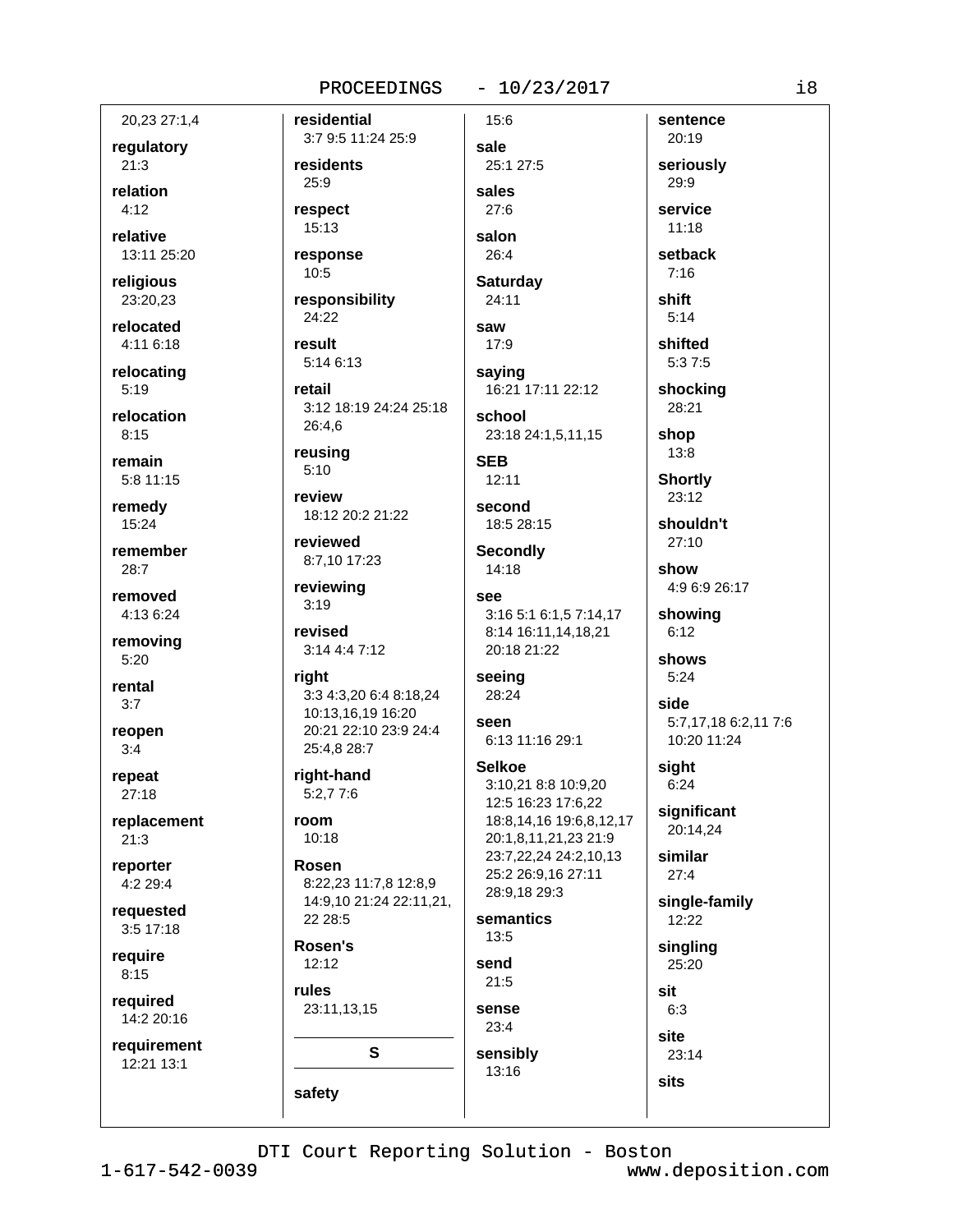#### $-10/23/2017$

 $5:13$ situation  $12:1$ six  $9:10$ size  $7:10$ sizes  $7:9$ slab 19:20 20:6 slated  $22:24$ slide  $5:17$ small 26:3 somebody 27:21 somewhat  $27:4$ sophisticated  $24:8$ **sorry** 19:11 24:4 sort 26:3 sound 9:4,21 11:11 12:2,16, 19,20,24 13:3 14:21  $16:1$ soundproofing 9:16,18 10:7 11:17 12:13,23 space 3:12 5:13.15.19 6:10 9:20 18:20 26:6 27:20 spaces 3:12 5:16 6:8,11 speak 3:24 4:1 26:24 speaking  $17:1,21$ specific 11:3 25:21

spent substantive 12:14  $19.4$ split  $5:18$  $11:14$ spot suggest 5:20 11:20 square suggested 3:9,11 18:21 stacking 14:14 standard  $5:20$ **Sundav** 24:11 start 4:3 19:12 16:3 state 23:10,17 27:2,7 suppose  $25:7$ stop 4:17 9:21 14:24  $23:11$ stopping 14:21 sure stops 14:19 store system  $26:4$ stores systems  $27:13$  $11:13$ stormwater  $6:178:6$ street 3:6 4:12 5:3,5,7,10,13 take 6:3,5 7:1,3,18,20 8:24 9:1,5,9,11 13:7 14:19 taken structure 29:9  $3:13$ talk **Studio** 3:17 17:5 26:11  $4:7$ talked study 18:22 26:18 talking style  $21:1$  $24:10$ subject team  $20:2$ 17:5 21:6 submitted tell  $4:22$  $25:4$ 

subterranean

13:16 19:23 21:4,24

suggestion 9:16 10:1 12:4 15:4 19:21 28:5

superfluous

supposed

6:14 8:11 14:22 15:5 18:10 19:6 23:5,13 24:7,18

6:17 12:16 14:14

 $\mathbf{T}$ 

4:16 5:16 9:15,20 23:14

3:20,21 12:15 17:4

 $9:7$ tenant 25:24

ten

tenants  $26:1$ 

terms 22:23 29:1

thank 10:2,3 12:8,9 13:13 15:8,9 16:4 18:6 20:22 28:4 29:2

**Thanks**  $14:10$ 

there's 11:17 13:5,12 18:1 21:22 23:3,8 24:1,5 26:20

they'll  $11:5$ 

they're 7:10 9:18,23,24 27:6

they've 18:18

thing 7:19 9:12

things 7:7 14:3 20:24 23:16 24:7

think 8:16 10:14,18 12:17 13:10.21 16:3 18:1.18 20:8,10,23 22:6 24:17 25:2,4,9,11,20 26:5,13  $27:18$ 

**Thorndike** 5:3,7,10 7:3 8:24 12:1

thought 11:19 18:22

three 5:16 21:24 24:12

thrilled 25:10,12

tightened 16:19

 $1 - 617 - 542 - 0039$ 

DTI Court Reporting Solution - Boston www.deposition.com